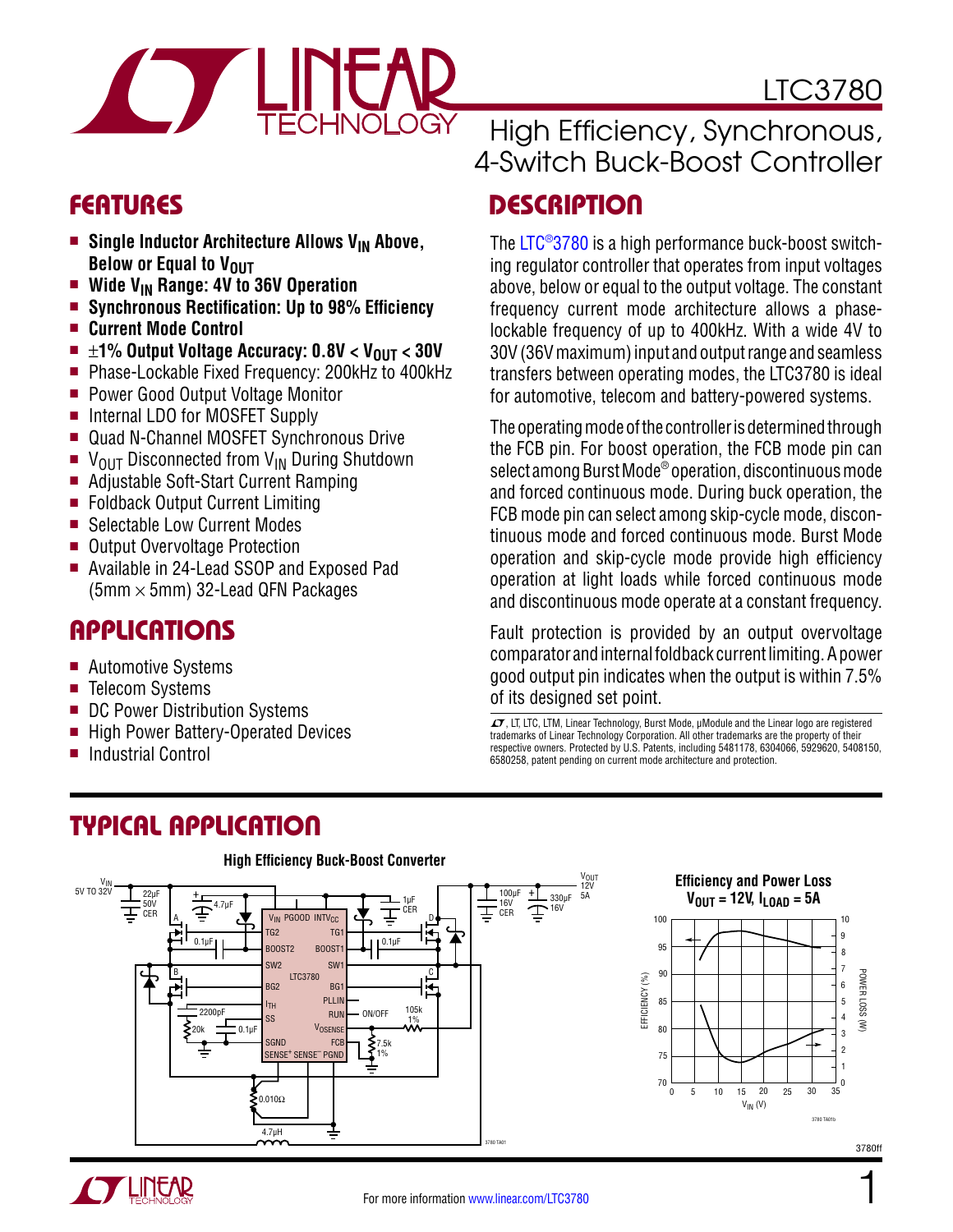### Absolute Maximum Ratings **(Note 1)**

| <b>Topside Driver Voltages</b>              |  |
|---------------------------------------------|--|
|                                             |  |
|                                             |  |
| $INTV_{CC}$ , $EXTV_{CC}$ , $(BOOST-SW1)$ , |  |
|                                             |  |
|                                             |  |
|                                             |  |
|                                             |  |
|                                             |  |

| Peak Output Current <10µs (TG1, TG2, BG1, BG2)3A  |  |
|---------------------------------------------------|--|
|                                                   |  |
| Operating Junction Temperature Range (Notes 2, 7) |  |
|                                                   |  |
|                                                   |  |
|                                                   |  |
|                                                   |  |
| Lead Temperature (Soldering, 10 sec)              |  |
|                                                   |  |

### Pin Configuration



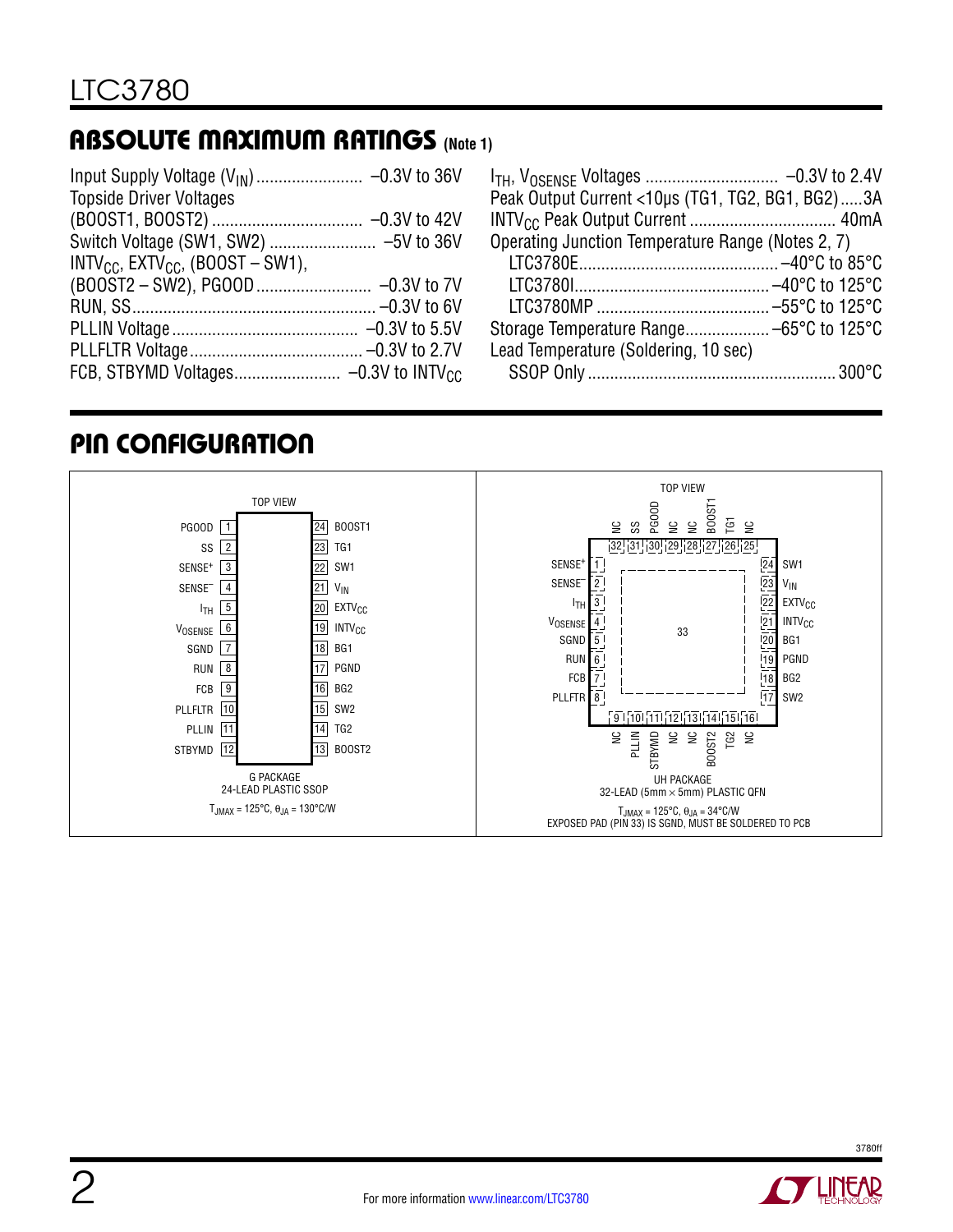# ORDER INFORMATION

| <b>LEAD FREE FINISH</b>  | <b>TAPE AND REEL</b> | <b>PART MARKING</b> | <b>PACKAGE DESCRIPTION</b>             | <b>TEMPERATURE RANGE</b>            |
|--------------------------|----------------------|---------------------|----------------------------------------|-------------------------------------|
| LTC3780EG#PBF            | LTC3780EG#TRPBF      | LTC3780EG           | 24-Lead Plastic SSOP                   | $-40^{\circ}$ C to 85 $^{\circ}$ C  |
| LTC3780IG#PBF            | LTC3780IG#TRPBF      | LTC3780IG           | 24-Lead Plastic SSOP                   | $-40^{\circ}$ C to 125 $^{\circ}$ C |
| LTC3780EUH#PBF           | LTC3780EUH#TRPBF     | 3780                | 32-Lead (5mm $\times$ 5mm) Plastic QFN | $-40^{\circ}$ C to 85°C             |
| LTC3780IUH#PBF           | LTC3780IUH#TRPBF     | 37801               | 32-Lead (5mm × 5mm) Plastic QFN        | $-40^{\circ}$ C to 125 $^{\circ}$ C |
| <b>LEAD BASED FINISH</b> | <b>TAPE AND REEL</b> | <b>PART MARKING</b> | <b>PACKAGE DESCRIPTION</b>             | <b>TEMPERATURE RANGE</b>            |
| LTC3780EG                | LTC3780EG#TR         | LTC3780EG           | 24-Lead Plastic SSOP                   | $-40^{\circ}$ C to 85 $^{\circ}$ C  |
| LTC3780IG                | LTC3780IG#TR         | LTC3780IG           | 24-Lead Plastic SSOP                   | $-40^{\circ}$ C to 125 $^{\circ}$ C |
| LTC3780MPG               | LTC3780MPG#TR        | LTC3780MPG          | 24-Lead Plastic SSOP                   | $-55^{\circ}$ C to 125 $^{\circ}$ C |
| LTC3780EUH               | LTC3780EUH#TR        | 3780                | 32-Lead (5mm $\times$ 5mm) Plastic QFN | $-40^{\circ}$ C to 85°C             |
| LTC3780IUH               | LTC3780IUH#TR        | 37801               | 32-Lead (5mm × 5mm) Plastic QFN        | $-40^{\circ}$ C to 125 $^{\circ}$ C |

Consult LTC Marketing for parts specified with wider operating temperature ranges.

For more information on lead free part marking, go to: http://www.linear.com/leadfree/

For more information on tape and reel specifications, go to: http://www.linear.com/tapeandreel/

### **ELECTRICAL CHARACTERISTICS** The  $\bullet$  denotes the specifications which apply over the full operating

junction temperature range, otherwise specifications are at T<sub>A</sub> = 25°C. (Note 7) V<sub>IN</sub> = 15V unless otherwise noted.

| <b>SYMBOL</b>            | <b>PARAMETER</b>                                                        | <b>CONDITIONS</b>                                                                      |           | <b>MIN</b>     | <b>TYP</b>         | <b>MAX</b>     | <b>UNITS</b>          |
|--------------------------|-------------------------------------------------------------------------|----------------------------------------------------------------------------------------|-----------|----------------|--------------------|----------------|-----------------------|
| <b>Main Control Loop</b> |                                                                         |                                                                                        |           |                |                    |                |                       |
| VOSENSE                  | Feedback Reference Voltage                                              | $I_{TH}$ = 1.2V, $-40^{\circ}C \le T \le 85^{\circ}C$ (Note 3)<br>–55°C ≤ T ≤ 125°C    | 0         | 0.792<br>0.792 | 0.800<br>0.800     | 0.808<br>0.811 | V<br>V                |
| <b>IVOSENSE</b>          | <b>Feedback Pin Input Current</b>                                       | (Note 3)                                                                               |           |                | $-5$               | $-50$          | пA                    |
| VLOADREG                 | Output Voltage Load Regulation                                          | (Note 3)<br>$\Delta I_{TH}$ = 1.2V to 0.7V<br>$\Delta I_{TH} = 1.2V$ to 1.8V           |           |                | 0.1<br>$-0.1$      | 0.5<br>$-0.5$  | $\%$<br>$\frac{0}{0}$ |
| VREF(LINEREG)            | Reference Voltage Line Regulation                                       | $V_{IN}$ = 4V to 30V, $I_{TH}$ = 1.2V (Note 3)                                         |           |                | 0.002              | 0.02           | $\%N$                 |
| g <sub>m</sub> (EA)      | Error Amplifier Transconductance                                        | $I_{TH}$ = 1.2V, Sink/Source = 3µA (Note 3)                                            |           |                | 0.32               |                | mS                    |
| $g_{m(GBW)}$             | Error Amplifier GBW                                                     | (Note 8)                                                                               |           |                | 0.6                |                | <b>MHz</b>            |
| l <sub>Q</sub>           | Input DC Supply Current<br>Normal<br>Standbv<br>Shutdown Supply Current | (Note 4)<br>$V_{RUN} = 0V$ , $V_{STBYMD} > 2V$<br>$V_{RUN} = 0V$ , $V_{STBYMD} = Open$ |           |                | 2400<br>1500<br>55 | 70             | μA<br>μA<br>μA        |
| $V_{FCB}$                | <b>Forced Continuous Threshold</b>                                      |                                                                                        |           | 0.76           | 0.800              | 0.84           | V                     |
| <b>I</b> FCB             | <b>Forced Continuous Pin Current</b>                                    | $V_{FCR} = 0.85V$                                                                      |           | $-0.30$        | $-0.18$            | $-0.1$         | μA                    |
| VBINHIBIT                | <b>Burst Inhibit (Constant Frequency)</b><br>Threshold                  | Measured at FCB Pin                                                                    |           |                | 5.3                | 5.5            | V                     |
| <b>UVLO</b>              | <b>Undervoltage Reset</b>                                               | V <sub>IN</sub> Falling                                                                | $\bullet$ |                | 3.8                | 4              | V                     |
| V <sub>OVL</sub>         | Feedback Overvoltage Lockout                                            | Measured at V <sub>OSENSE</sub> Pin                                                    |           | 0.84           | 0.86               | 0.88           | V                     |
| <b>ISENSE</b>            | Sense Pins Total Source Current                                         | $V_{\text{SENSE}}$ = $V_{\text{SENSE}}$ = 0V                                           |           |                | $-380$             |                | μA                    |
| VSTBYMD(START)           | Start-Up Threshold                                                      | V <sub>STBYMD</sub> Rising                                                             |           | 0.4            | 0.7                |                | $\mathsf{V}$          |
| V <sub>STBYMD</sub> (KA) | Keep-Alive Power-On Threshold                                           | $V_{STBYMD}$ Rising, $V_{RUN} = 0V$                                                    |           |                | 1.25               |                | V                     |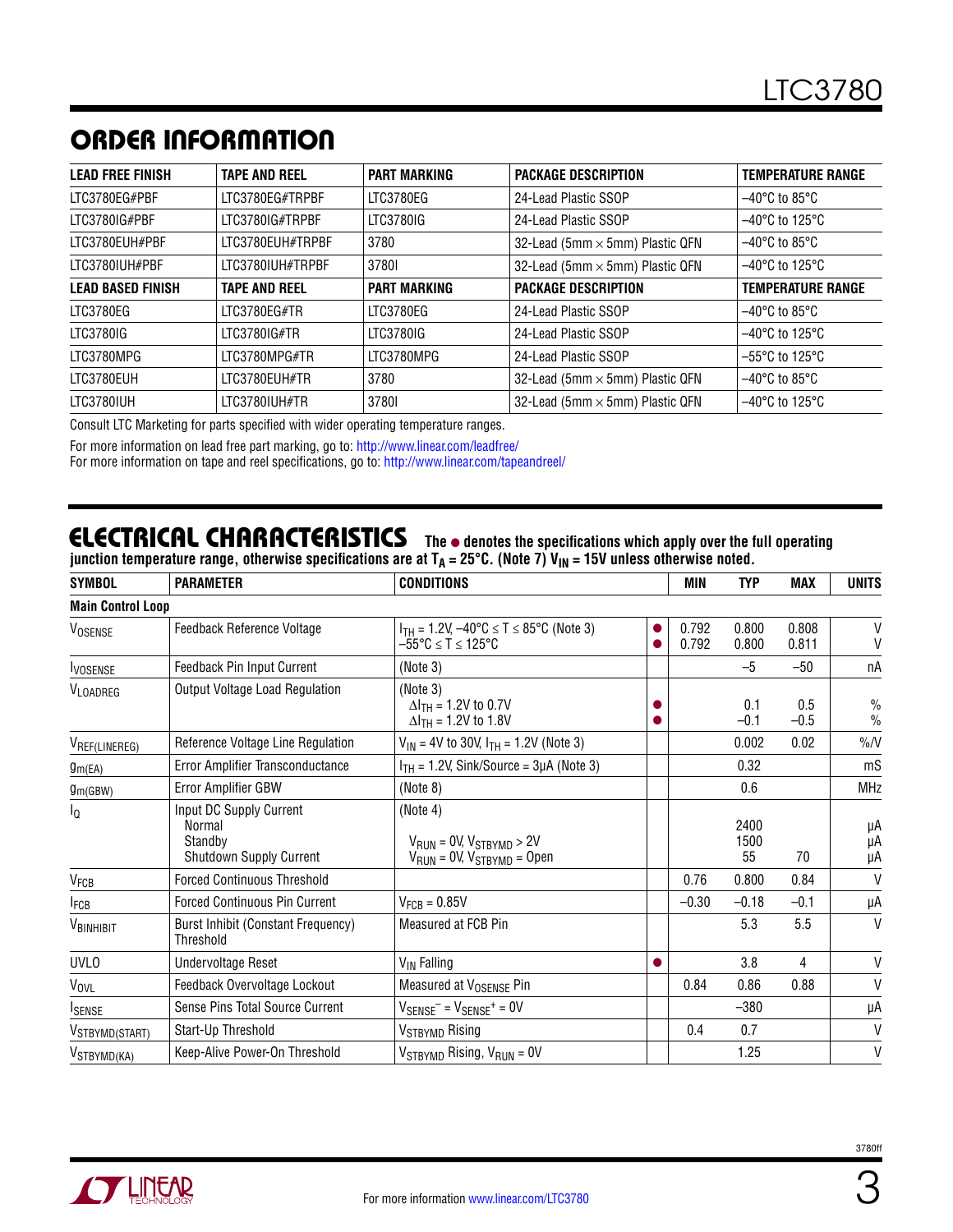### **ELECTRICAL CHARACTERISTICS** The  $\bullet$  denotes the specifications which apply over the full operating

junction temperature range, otherwise specifications are at T<sub>A</sub> = 25°C. (Note 7) V<sub>IN</sub> = 15V unless otherwise noted.

| <b>SYMBOL</b>                           | <b>PARAMETER</b>                                             | <b>CONDITIONS</b>                                                                     |           | <b>MIN</b>   | <b>TYP</b>    | <b>MAX</b>     | <b>UNITS</b>  |
|-----------------------------------------|--------------------------------------------------------------|---------------------------------------------------------------------------------------|-----------|--------------|---------------|----------------|---------------|
| DF MAX, Boost                           | Maximum Duty Factor                                          | % Switch C On                                                                         |           |              | 99            |                | $\frac{0}{0}$ |
| DF MAX, Buck                            | Maximum Duty Factor                                          | % Switch A On (in Dropout)                                                            |           |              | 99            |                | $\frac{0}{0}$ |
| VRUN(ON)                                | RUN Pin On Threshold                                         | V <sub>RUN</sub> Rising                                                               |           | 1            | 1.5           | $\overline{c}$ | $\mathsf{V}$  |
| lss                                     | Soft-Start Charge Current                                    | $VRUN = 2V$                                                                           |           | 0.5          | 1.2           |                | μA            |
| VSENSE(MAX)                             | Maximum Current Sense Threshold                              | Boost: $V_{OSENSE} = V_{REF} - 50$ mV<br>Buck: $V_{OSENSE} = V_{REF} - 50$ mV         |           | 120<br>$-95$ | 160<br>$-110$ | 185<br>$-150$  | mV<br>mV      |
| V <sub>SENSE(MIN,BUCK)</sub>            | Minimum Current Sense Threshold                              | Discontinuous Mode                                                                    |           |              | $-6$          |                | mV            |
| TG1, TG2 tr                             | <b>TG Rise Time</b>                                          | $C_{\text{LOAD}}$ = 3300pF (Note 5)                                                   |           |              | 50            |                | ns            |
| TG1, TG2 tf                             | <b>TG Fall Time</b>                                          | $C_{\text{LOAD}}$ = 3300pF (Note 5)                                                   |           |              | 45            |                | ns            |
| BG1, BG2 $t_r$                          | <b>BG Rise Time</b>                                          | $C_{\text{LOAD}}$ = 3300pF (Note 5)                                                   |           |              | 45            |                | ns            |
| BG1, BG2 tf                             | <b>BG Fall Time</b>                                          | $C_{\text{LOAD}} = 3300pF$ (Note 5)                                                   |           |              | 55            |                | ns            |
| TG1/BG1 $t_{1D}$                        | TG1 Off to BG1 On Delay,<br>Switch C On Delay                | $C_{\text{LOAD}}$ = 3300pF Each Driver                                                |           |              | 80            |                | ns            |
| BG1/TG1 $t_{2D}$                        | BG1 Off to TG1 On Delay,<br>Synchronous Switch D On Delay    | $C_{\text{LOAD}}$ = 3300pF Each Driver                                                |           |              | 80            |                | ns            |
| TG2/BG2 t <sub>3D</sub>                 | TG2 Off to BG2 On Delay,<br>Synchronous Switch B On Delay    | $C_{\text{LOAD}}$ = 3300pF Each Driver                                                |           |              | 80            |                | ns            |
| BG2/TG2 $t_{4D}$                        | BG2 Off to TG2 On Delay,<br>Switch A On Delay                | $C_{\text{LOAD}}$ = 3300pF Each Driver                                                |           |              | 80            |                | ns            |
| Mode<br>Transition 1                    | BG1 Off to BG2 On Delay,<br>Switch A On Delay                | $C_{\text{LOAD}}$ = 3300pF Each Driver                                                |           |              | 250           |                | ns            |
| Mode<br>Transition 2                    | BG2 Off to BG1 On Delay,<br>Synchronous Switch D On Delay    | $C_{\text{LOAD}}$ = 3300pF Each Driver                                                |           |              | 250           |                | ns            |
| t <sub>ON</sub> (MIN, BOOST)            | Minimum On-Time for Main Switch in<br><b>Boost Operation</b> | Switch C (Note 6)                                                                     |           |              | 200           |                | ns            |
| $t_{ON(MIN,BUCK)}$                      | Minimum On-Time for Synchronous<br>Switch in Buck Operation  | Switch B (Note 6)                                                                     |           |              | 180           |                | ns            |
| Internal V <sub>CC</sub> Regulator      |                                                              |                                                                                       |           |              |               |                |               |
| VINTVCC                                 | Internal V <sub>CC</sub> Voltage                             | $7V < V_{IN} < 30V$ , $V_{EXTVCC} = 5V$                                               | $\bullet$ | 5.7          | 6             | 6.3            | $\mathsf{V}$  |
| $\Delta V_{LDO(LOADREG)}$               | Internal V <sub>CC</sub> Load Regulation                     | $I_{CC}$ = 0mA to 20mA, $V_{EXTVCC}$ = 5V                                             |           |              | 0.2           | 2              | $\frac{0}{0}$ |
| VEXTVCC                                 | EXTV <sub>CC</sub> Switchover Voltage                        | $I_{CC} = 20mA$ , $V_{EXTVCC}$ Rising                                                 | $\bullet$ | 5.4          | 5.7           |                | $\vee$        |
| $\Delta V$ EXTVCC(HYS)                  | EXTV <sub>CC</sub> Switchover Hysteresis                     |                                                                                       |           |              | 300           |                | mV            |
| $\Delta V$ EXTVCC                       | EXTV <sub>CC</sub> Switch Drop Voltage                       | $I_{CC} = 20mA$ , $V_{EXTVCC} = 6V$                                                   |           |              | 150           | 300            | mV            |
| <b>Oscillator and Phase-Locked Loop</b> |                                                              |                                                                                       |           |              |               |                |               |
| f <sub>NOM</sub>                        | Nominal Frequency                                            | $V_{\text{PLLFLTR}} = 1.2V$                                                           |           | 260          | 300           | 330            | kHz           |
| $f_{LOW}$                               | Lowest Frequency                                             | $V_{\text{PLLFLTR}} = 0V$                                                             |           | 170          | 200           | 220            | kHz           |
| f <sub>HIGH</sub>                       | <b>Highest Frequency</b>                                     | $V_{\text{PLLFLTR}} = 2.4V$                                                           |           | 340          | 400           | 440            | kHz           |
| R <sub>PLLIN</sub>                      | <b>PLLIN Input Resistance</b>                                |                                                                                       |           |              | 50            |                | $k\Omega$     |
| <b>I</b> PLLLPF                         | Phase Detector Output Current                                | $f_{\text{PLLIN}} < f_{\text{OSC}}$<br>$f_{\text{PLLIN}}$ > $f_{\text{OSC}}$ (Note 9) |           |              | $-15$<br>15   |                | μA<br>μA      |

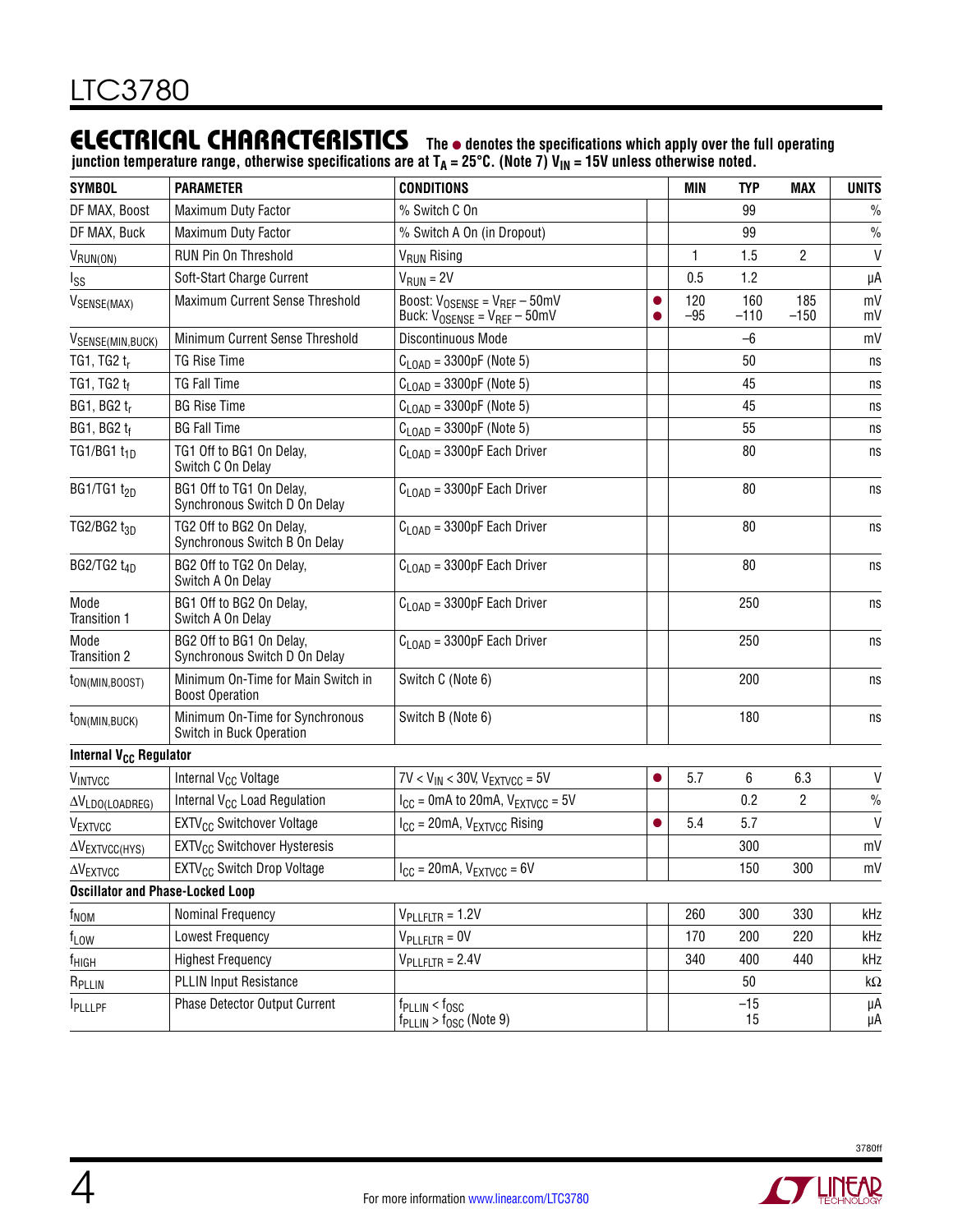### **ELECTRICAL CHARACTERISTICS** The  $\bullet$  denotes the specifications which apply over the full operating

junction temperature range, otherwise specifications are at T<sub>A</sub> = 25°C. (Note 7) V<sub>IN</sub> = 15V unless otherwise noted.

| <b>SYMBOL</b>         | <b>PARAMETER</b>             | CONDITIONS                      | <b>MIN</b> | TYP    | <b>MAX</b> | <b>UNITS</b> |
|-----------------------|------------------------------|---------------------------------|------------|--------|------------|--------------|
| <b>PGOOD Output</b>   |                              |                                 |            |        |            |              |
| $\Delta V_{FBH}$      | <b>PGOOD Upper Threshold</b> | <b>VOSENSE Rising</b>           | 5.5        | 7.5    | 10         | $\%$         |
| $\Delta V_{FBL}$      | <b>PGOOD Lower Threshold</b> | ' V <sub>OSENSE</sub> Falling   | $-5.5$     | $-7.5$ | $-10$      | $\%$         |
| $\Delta V_{FB(HYST)}$ | <b>PGOOD Hysteresis</b>      | ' V <sub>OSENSE</sub> Returning |            | 2.5    |            | $\%$         |
| V <sub>PGL</sub>      | <b>PGOOD Low Voltage</b>     | $I_{PGOOD} = 2mA$               |            | 0.1    | 0.3        | $\mathsf{V}$ |
| <b>I</b> PGOOD        | PGOOD Leakage Current        | $V_{PGOOD} = 5V$                |            |        | ±1         | μA           |

**Note 1:** Stresses beyond those listed under Absolute Maximum Ratings may cause permanent damage to the device. Exposure to any Absolute Maximum Rating condition for extended periods may affect device reliability and lifetime.

**Note 2:**  $T_J$  for the QFN package is calculated from the temperature  $T_A$  and power dissipation  $P_D$  according to the following formula:

 $T_{J} = T_{A} + (P_{D} \cdot 34^{\circ} C/W)$ 

**Note 3:** The IC is tested in a feedback loop that servos V<sub>ITH</sub> to a specified voltage and measures the resultant  $V_{OSENSE}$ .

**Note 4:** Dynamic supply current is higher due to the gate charge being delivered at the switching frequency.

**Note 5:** Rise and fall times are measured using 10% and 90% levels. Delay times are measured using 50% levels.

**Note 6:** The minimum on-time condition is specified for an inductor peak-to-peak ripple current  $\geq 40\%$  of  $I_{MAX}$  (see minimum on-time considerations in the Applications Information section).

**Note 7:** The LTC3780 is tested under pulsed load conditions such that  $T_J \approx$ TA. The LTC3780E is guaranteed to meet specifications from 0°C to 85°C junction temperature. Specifications over the –40°C to 85°C operating junction temperature range are assured by design, characterization and correlation with statistical process controls. The LTC3780I is guaranteed over the –40°C to 125°C operating junction temperature range, and the LTC3780MP is tested and guaranteed over the full –55°C to 125°C operating junction temperature range.

**Note 8:** This parameter is guaranteed by design.

**Note 9:** f<sub>OSC</sub> is the running frequency for the application.



3780f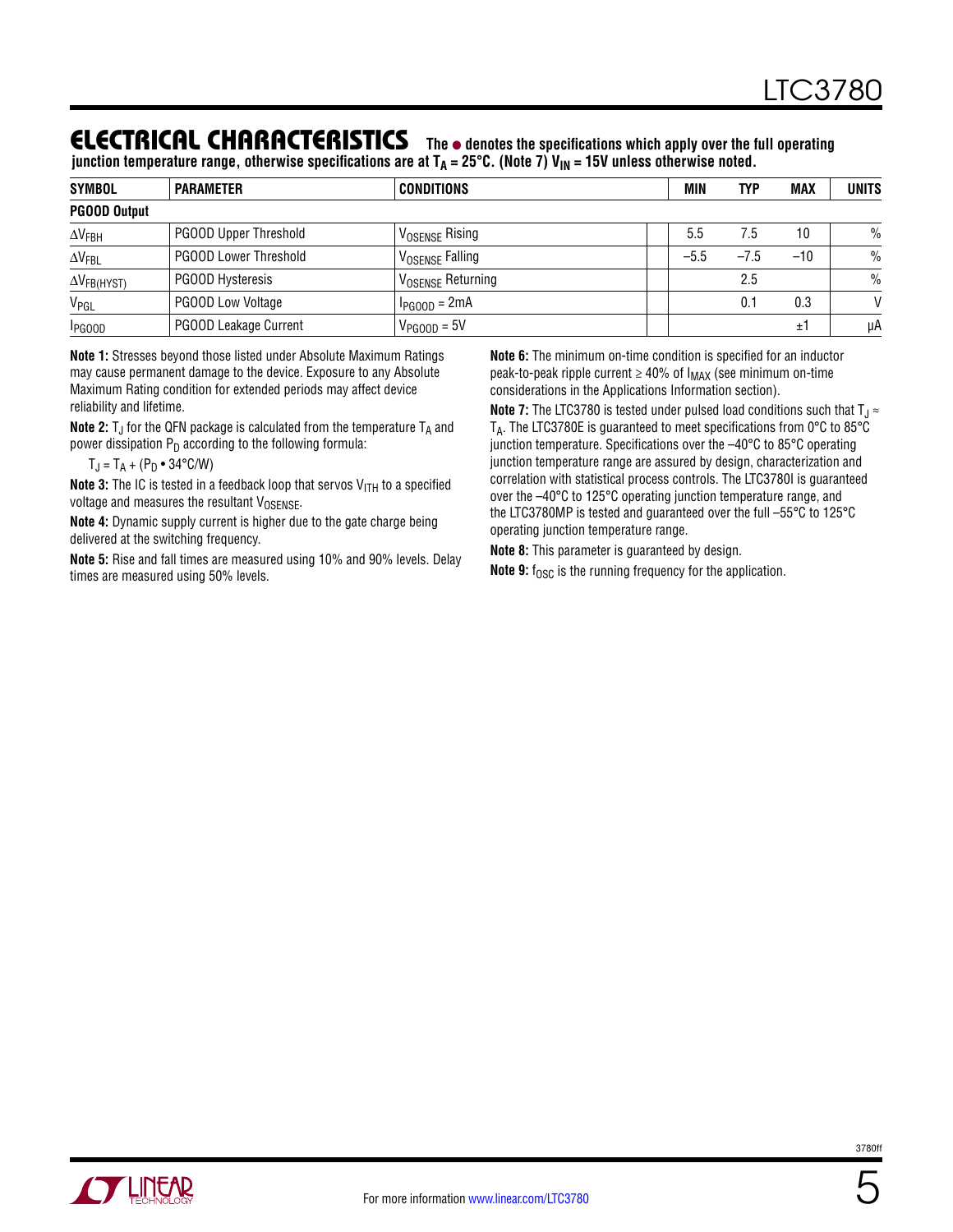### TYPICAL PERFORMANCE CHARACTERISTICS TA=25°C, unless otherwise noted.





**Efficiency vs Output Current (Buck Operation)** 100 90 SC 80 EFFICIENCY (%) EFFICIENCY (%) **CCM** 70 DCM 60 50  $V_{IN}$  = 18V  $V_{\text{OUT}}^{\text{max}}$  = 12V **⊥**<br>0.01 0.1 1 10  $I_{LOAD}$  (A)

3780 G03

















**Load Regulation** 



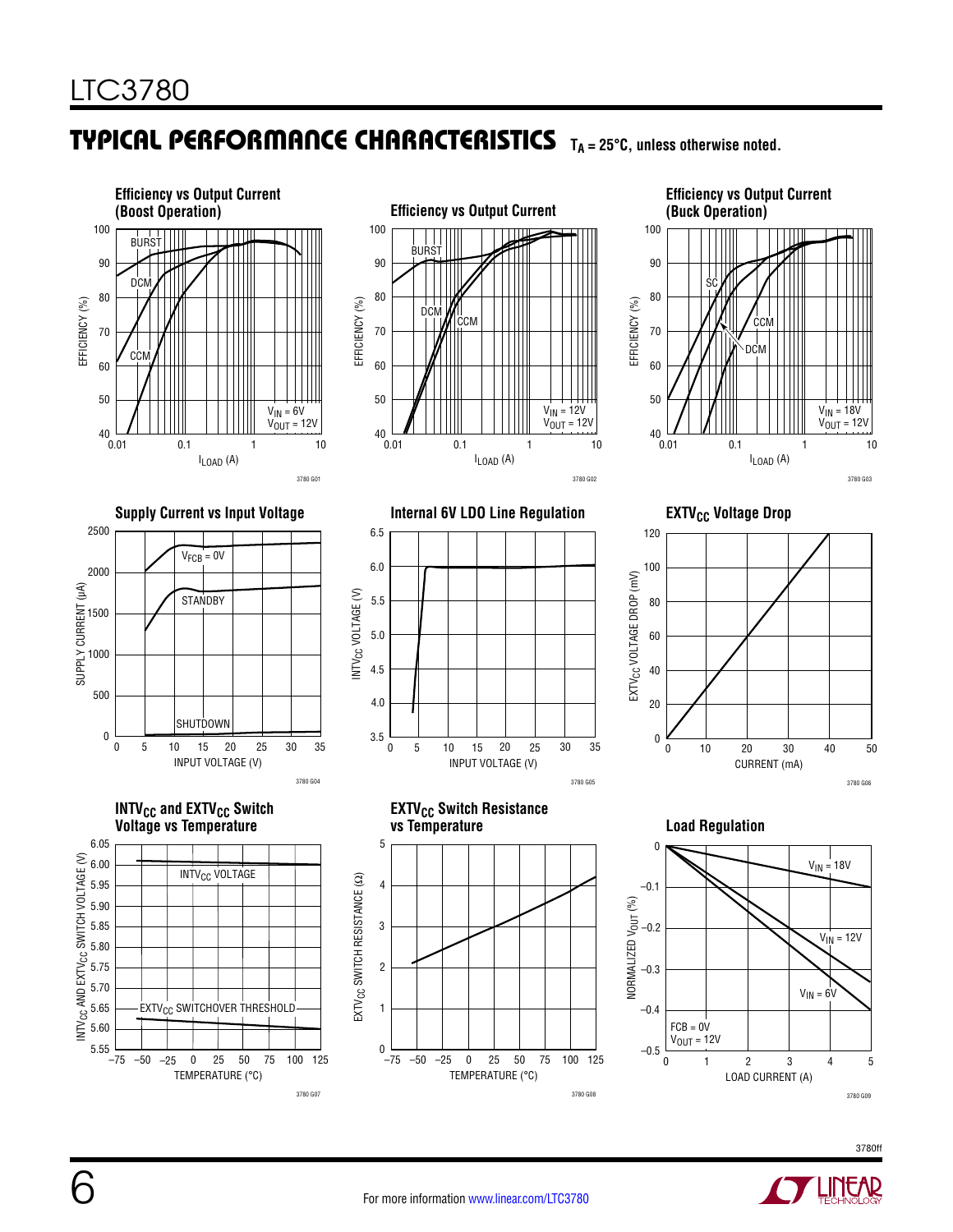3780 G12

3780 G15

MMMmmmMmmmmmm

### TYPICAL PERFORMANCE CHARACTERISTICS TA=25°C, unless otherwise noted.



3780 G18

7

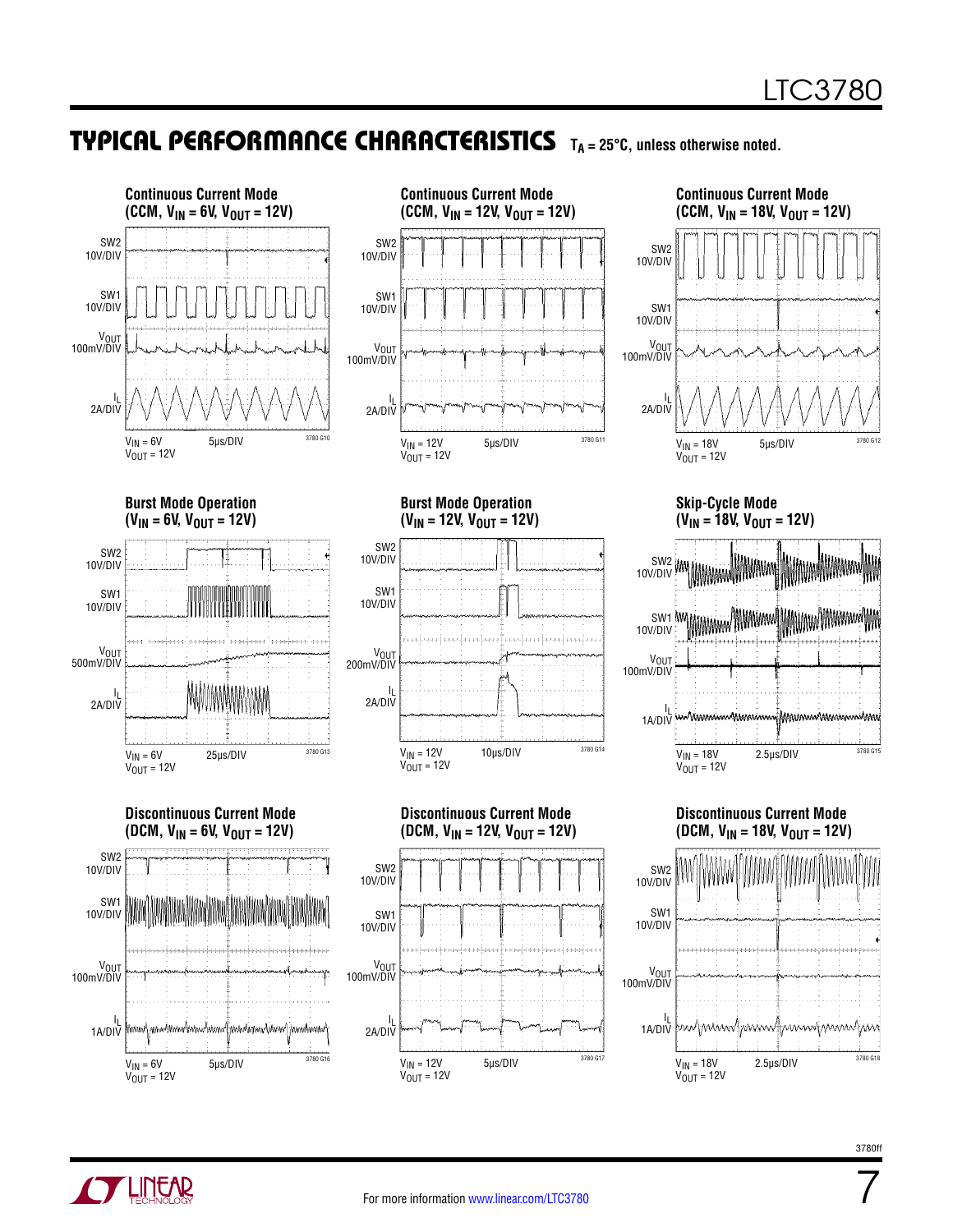## TYPICAL PERFORMANCE CHARACTERISTICS T<sub>A</sub> = 25°C, unless otherwise noted.



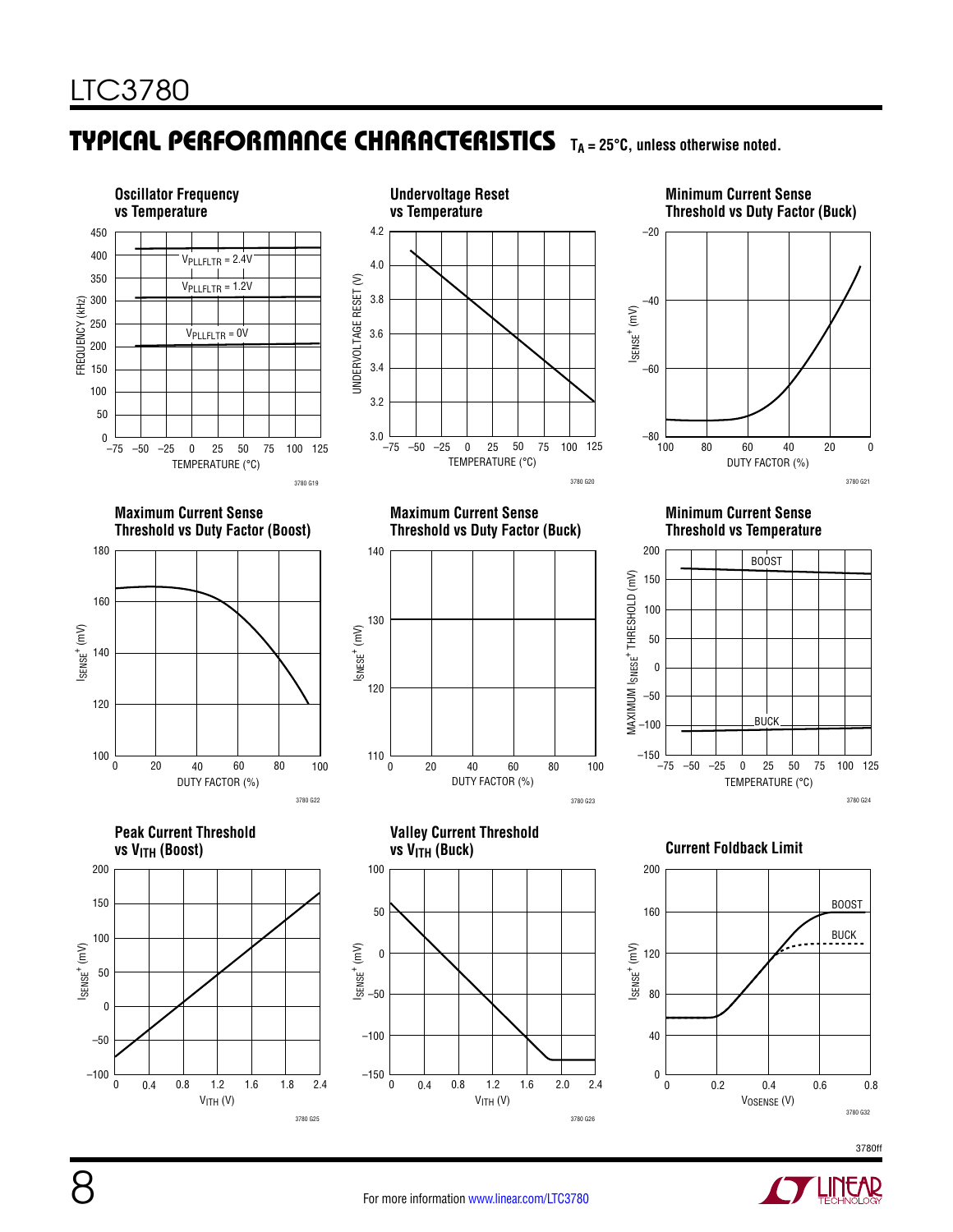### TYPICAL PERFORMANCE CHARACTERISTICS TA=25°C, unless otherwise noted.





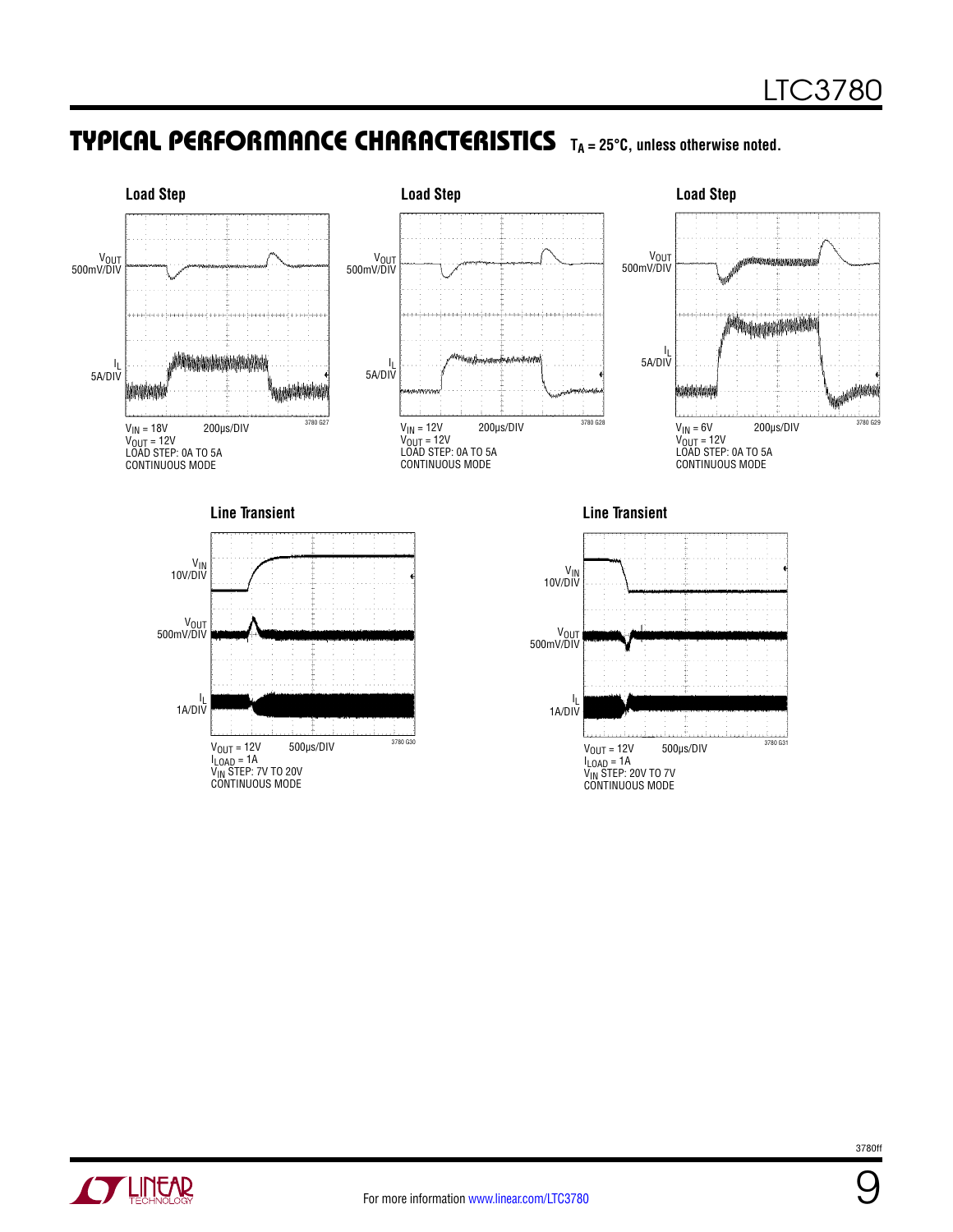### **PIN FUNCTIONS** (SSOP/QFN)

**PGOOD (Pin 1/Pin 30):** Open-Drain Logic Output. PGOOD is pulled to ground when the output voltage is not within  $±7.5%$  of the regulation point.

**SS (Pin 2/Pin 31):** Soft-start reduces the input power sources' surge currents by gradually increasing the controller's current limit. A minimum value of 6.8nF is recommended on this pin.

**SENSE+ (Pin 3/Pin 1):** The (+) Input to the Current Sense and Reverse Current Detect Comparators. The  $I_{TH}$  pin voltage and built-in offsets between SENSE<sup>-</sup> and SENSE<sup>+</sup> pins, in conjunction with  $R_{\text{SENSE}}$ , set the current trip threshold.

**SENSE– (Pin 4/Pin 2):** The (–) Input to the Current Sense and Reverse Current Detect Comparators.

**I<sub>TH</sub>** (Pin 5/Pin 3): Current Control Threshold and Error Amplifier Compensation Point. The current comparator threshold increases with this control voltage. The voltage ranges from 0V to 2.4V.

V<sub>OSENSE</sub> (Pin 6/Pin 4): Error Amplifier Feedback Input. This pin connects the error amplifier input to an external resistor divider from  $V_{OIII}$ .

**SGND (Pin 7/Pin 5, Exposed Pad Pin 33):** Signal Ground. All small-signal components and compensation components should connect to this ground, which should be connected to PGND at a single point. The QFN exposed pad must be soldered to PCB ground for electrical connection and rated thermal performance.

**RUN (Pin 8/Pin 6):** Run Control Input. Forcing the RUN pin below 1.5V causes the IC to shut down the switching regulator circuitry. There is a 100k resistor between the RUN pin and SGND in the IC. Do not apply >6V to this pin.

**FCB (Pin 9/Pin 7):** Forced Continuous Control Input. The voltage applied to this pin sets the operating mode of the controller. When the applied voltage is less than 0.8V, the forced continuous current mode is active. When this pin is allowed to float, the Burst Mode operation is active in boost operation and the skip-cycle mode is active in buck

operation. When the pin is tied to  $INTV_{CC}$ , the constant frequency discontinuous current mode is active in buck or boost operation.

**PLLFLTR (Pin 10/Pin 8):** The phase-locked loop's lowpass filter is tied to this pin. Alternatively, this pin can be driven with an AC or DC voltage source to vary the frequency of the internal oscillator.

**PLLIN (Pin 11/Pin 10):** External Synchronization Input to Phase Detector. This pin is internally terminated to SGND with 50kΩ. The phase-locked loop will force the rising bottom gate signal of the controller to be synchronized with the rising edge of the PLLIN signal.

**STBYMD (Pin 12/Pin 11):** LDO Control Pin. Determines whether the internal LDO remains active when the controller is shut down. See Operation section for details. If the STBYMD pin is pulled to ground, the SS pin is internally pulled to ground, preventing start-up and thereby providing a single control pin for turning off the controller. To keep the LDO active when RUN is low, for example to power a "wake up" circuit which controls the state of the RUN pin, bypass STBYMD to signal ground with a 0.1µF capacitor, or use a resistor divider from  $V_{IN}$  to keep the pin within 2V to 5V.

**BOOST2, BOOST1 (Pins 13, 24/Pins 14, 27):** Boosted Floating Driver Supply. The (+) terminal of the bootstrap capacitor  $C_A$  and  $C_B$  (Figure 11) connects here. The BOOST2 pin swings from a diode voltage below  $INTV_{CC}$  up to  $V_{IN}$  $+$  INTV<sub>CC</sub>. The BOOST1 pin swings from a diode voltage below INTV<sub>CC</sub> up to  $V_{\text{OUT}}$  + INTV<sub>CC</sub>.

**TG2, TG1 (Pins 14, 23/Pins 15, 26):** Top Gate Drive. Drives the top N-channel MOSFET with a voltage swing equal to  $INTV<sub>CC</sub>$  superimposed on the switch node voltage SW.

**SW2, SW1 (Pins 15, 22/Pins 17, 24):** Switch Node. The (–) terminal of the bootstrap capacitor  $C_A$  and  $C_B$  (Figure 11) connects here. The SW2 pin swings from a Schottky diode (external) voltage drop below ground up to  $V_{IN}$ . The SW1 pin swings from a Schottky diode (external) voltage drop below ground up to  $V_{\text{OUT}}$ .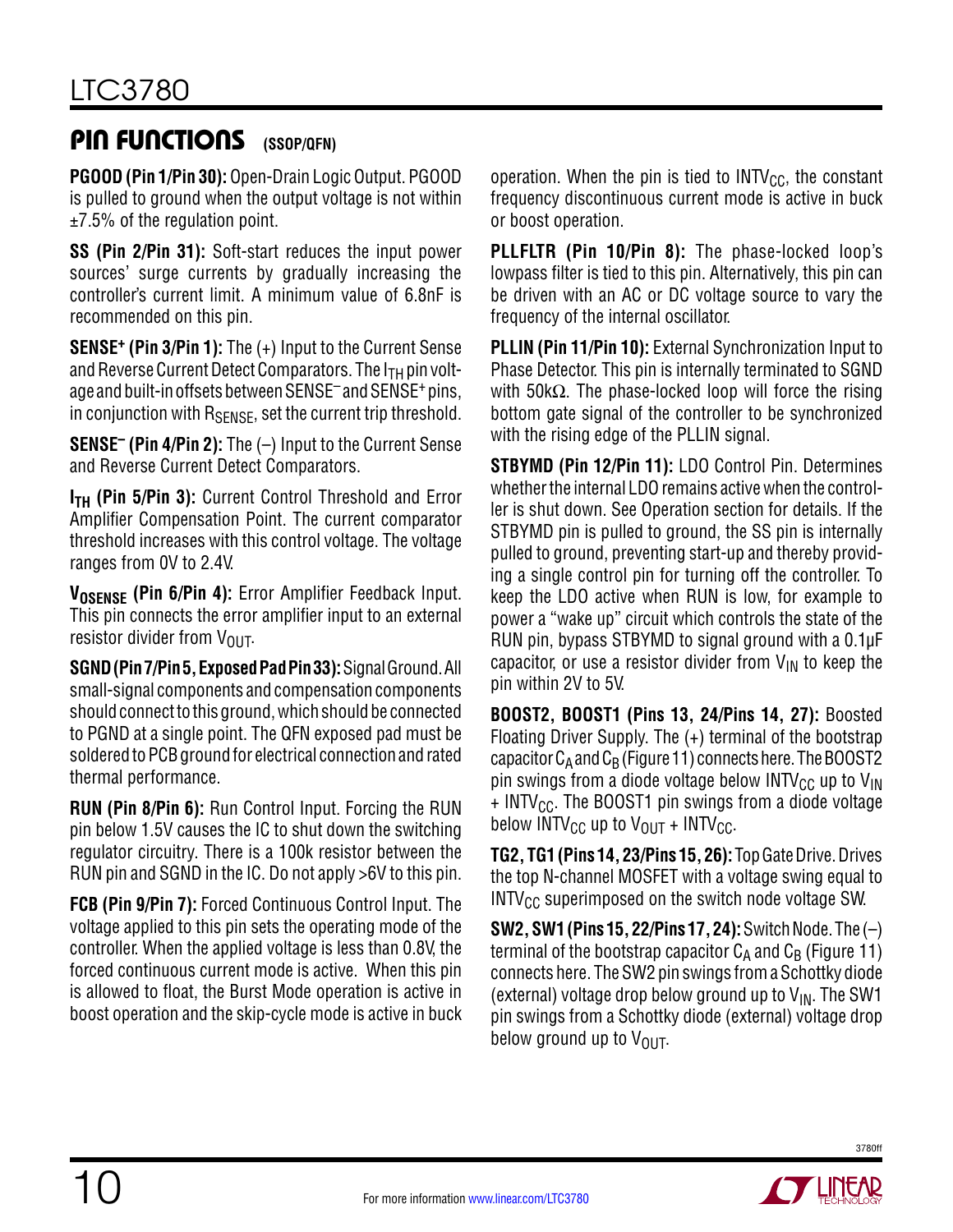### PIN FUNCTIONS **(SSOP/QFN)**

**BG2, BG1 (Pins 16, 18/Pins 18, 20):** Bottom Gate Drive. Drives the gate of the bottom N-channel MOSFET between ground and  $INTV_{CC}$ .

**PGND (Pin 17/Pin 19):** Power Ground. Connect this pin closely to the source of the bottom N-channel MOSFET, the (-) terminal of  $C_{VCC}$  and the (-) terminal of  $C_{IN}$  (Figure 11).

**INTV<sub>CC</sub>** (Pin 19/Pin 21): Internal 6V Regulator Output. The driver and control circuits are powered from this voltage. Bypass this pin to ground with a minimum of 4.7µF low ESR tantalum or ceramic capacitor.

**EXTV<sub>CC</sub>** (Pin 20/Pin 22): External V<sub>CC</sub> Input. When EXT- $V_{CC}$  exceeds 5.7V, an internal switch connects this pin to  $INTV_{CC}$  and shuts down the internal regulator so that the controller and gate drive power is drawn from  $EXTV_{CC}$ . Do not exceed 7V at this pin and ensure that  $EXTV_{CC}$  <  $V_{IN}$ .

V<sub>IN</sub> (Pin 21/Pin 23): Main Input Supply. Bypass this pin to SGND with an RC filter (1 $\Omega$ , 0.1µF).

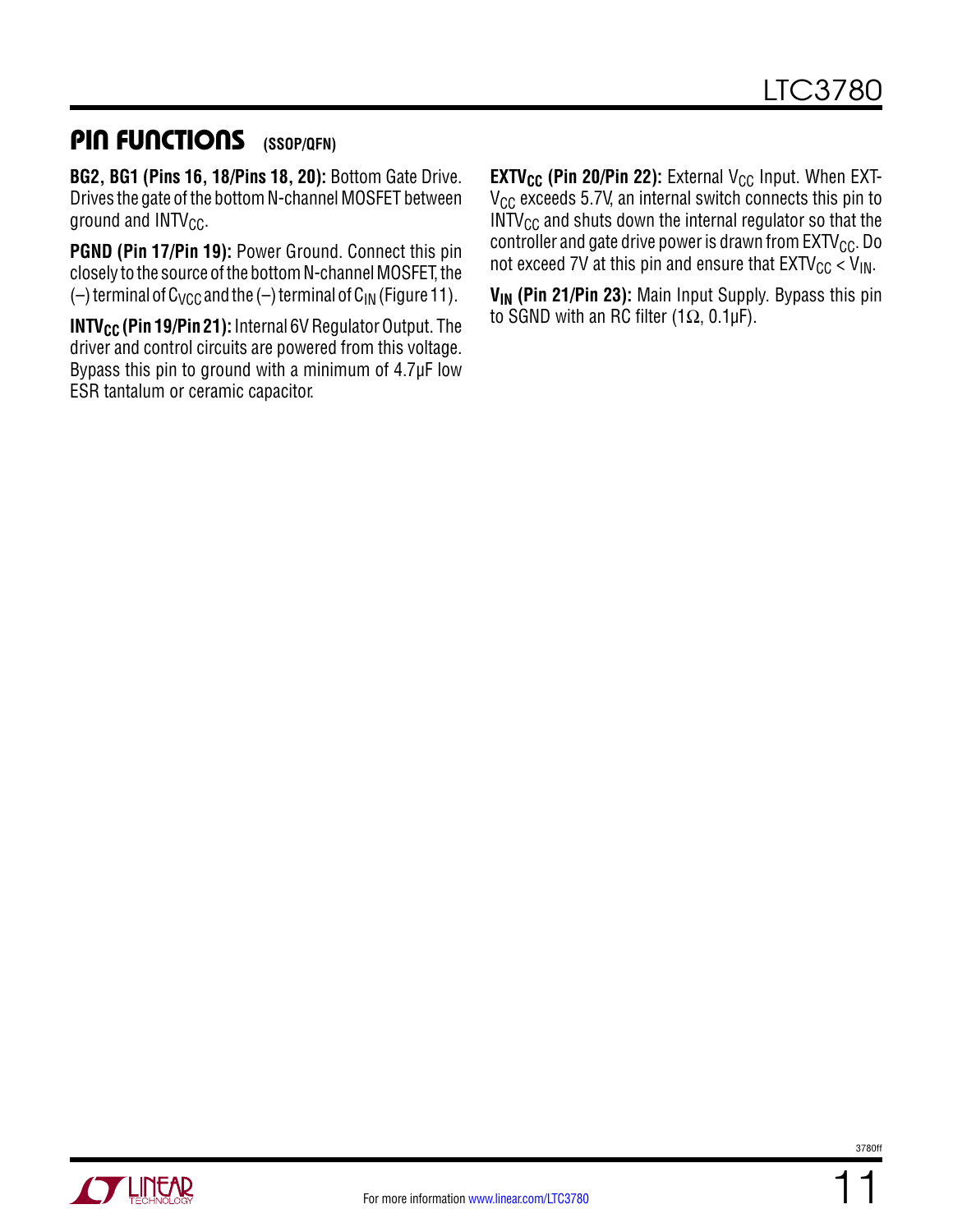# Block Diagram





**STARTED BY LINEAR**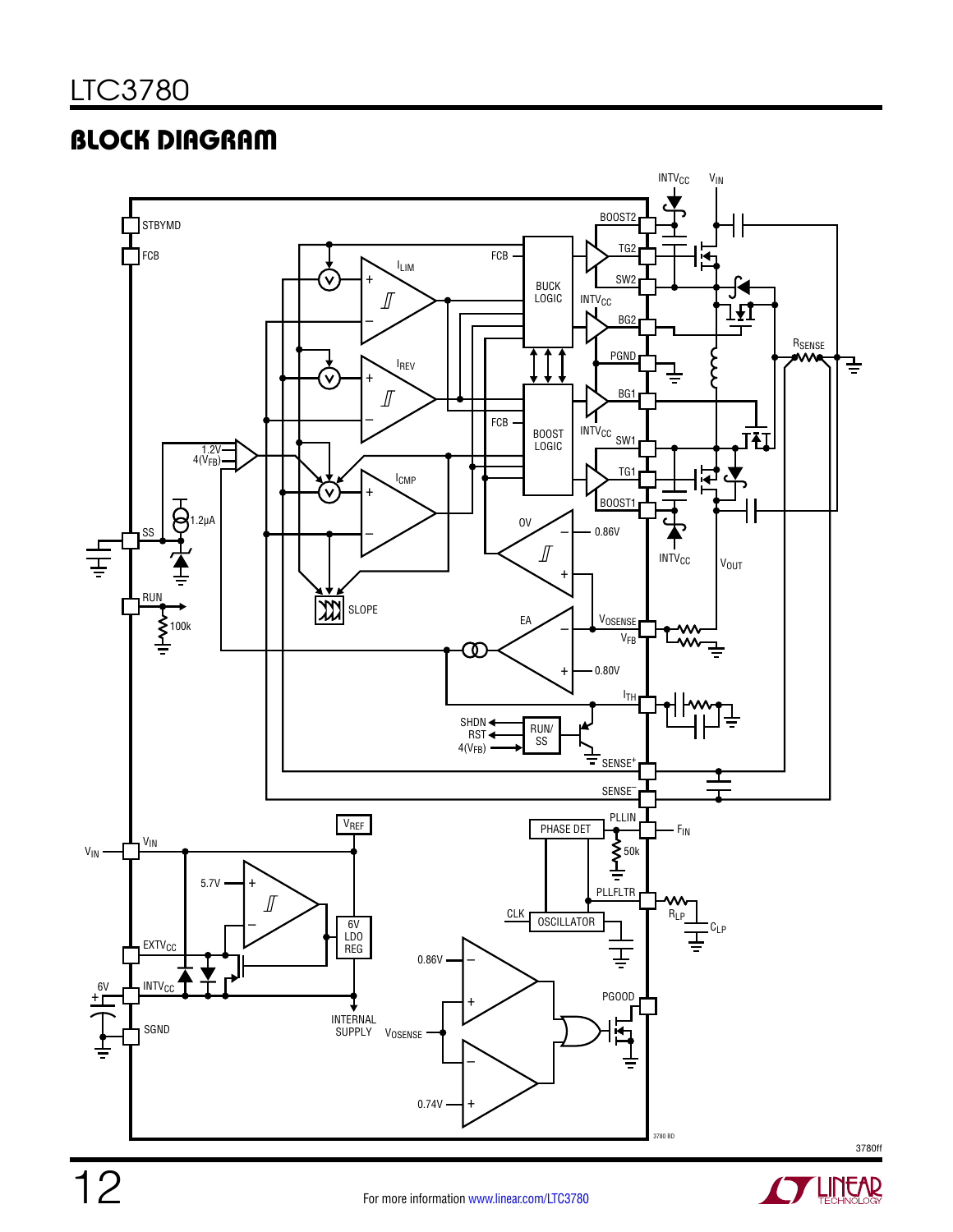# **OPERATION**

#### **Main Control Loop**

The LTC3780 is a current mode controller that provides an output voltage above, equal to or below the input voltage. The LTC proprietary topology and control architecture employs a current-sensing resistor in buck or boost modes. The sensed inductor current is controlled by the voltage on the  $I<sub>TH</sub>$  pin, which is the output of the amplifier EA. The V<sub>OSENSE</sub> pin receives the voltage feedback signal, which is compared to the internal reference voltage by the EA.

The top MOSFET drivers are biased from floating booststrap capacitors  $C_A$  and  $C_B$  (Figure 11), which are normally recharged through an external diode when the top MOSFET is turned off. Schottky diodes across the synchronous switch D and synchronous switch B are not required, but provide a lower drop during the dead time. The addition of the Schottky diodes will typically improve peak efficiency by 1% to 2% at 400kHz.

The main control loop is shut down by pulling the RUN pin low. When the RUN pin voltage is higher than 1.5V, an internal 1.2µA current source charges soft-start capacitor  $C_{SS}$  at the SS pin. The  $I_{TH}$  voltage is then clamped to the SS voltage while  $C_{SS}$  is slowly charged during start-up. This "soft-start" clamping prevents abrupt current from being drawn from the input power supply.

#### **Power switch Control**

Figure 1 shows a simplified diagram of how the four power switches are connected to the inductor,  $V_{IN}$ ,  $V_{OIII}$ and GND. Figure 2 shows the regions of operation for the LTC3780 as a function of duty cycle D. The power switches are properly controlled so the transfer between modes is continuous. When  $V_{IN}$  approaches  $V_{OIII}$ , the buck-boost region is reached; the mode-to-mode transition time is typically 200ns.

### Buck Region (V<sub>IN</sub> > V<sub>OUT</sub>)

Switch D is always on and switch C is always off during this mode. At the start of every cycle, synchronous switch B is turned on first. Inductor current is sensed when synchronous switch B is turned on. After the sensed inductor current falls below the reference voltage, which is proportional to  $V_{ITH}$ , synchronous switch B is turned off



**Figure 1. Simplified Diagram of the Output Switches**



**Figure 2. Operating Mode vs Duty Cycle**

and switch A is turned on for the remainder of the cycle. switches A and B will alternate, behaving like a typical synchronous buck regulator. The duty cycle of switch A increases until the maximum duty cycle of the converter in buck mode reaches  $D_{MAX}$   $B_{UCK}$ , given by:

 $D_{MAX-BIICK}$  = 100% –  $D_{BIICK-BOOST}$ 

where  $D_{\text{BUEK-BOOST}}$  = duty cycle of the buck-boost switch range:

 $D_{\text{BulCK-BOOST}} = (200 \text{ns} \cdot \text{f}) \cdot 100\%$ 

and f is the operating frequency in Hz.

Figure 3 shows typical buck mode waveforms. If  $V_{IN}$ approaches  $V_{\text{OUT}}$ , the buck-boost region is reached.

### **Buck-Boost (V<sub>IN</sub>**  $\cong$  **V<sub>OUT</sub>)**

When  $V_{IN}$  is close to  $V_{OUT}$ , the controller is in buck-boost mode. Figure 4 shows typical waveforms in this mode. Every cycle, if the controller starts with switches B and D turned on, switches A and C are then turned on. Finally, switches A and D are turned on for the remainder of the time. If the controller starts with switches A and C turned

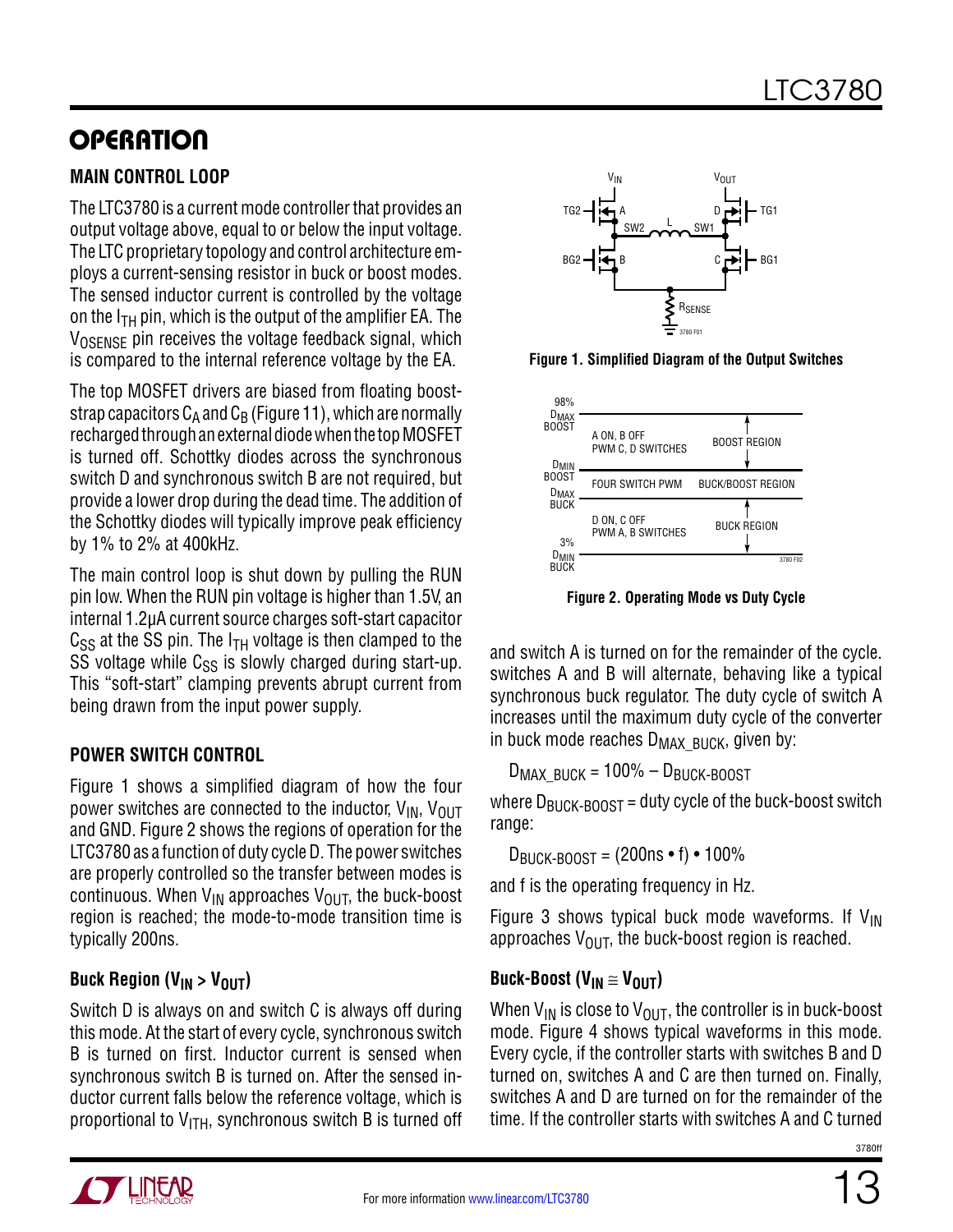# LTC3780

# **OPERATION**





 $I_L$  3780 F04b

**Figure 4. Buck-Boost Mode**

on, switches B and D are then turned on. Finally, switches A and D are turned on for the remainder of the time.

### **Boost Region (V<sub>IN</sub> < V<sub>OUT</sub>)**

Switch A is always on and synchronous switch B is always off in boost mode. Every cycle, switch C is turned on first. Inductor current is sensed when switch C is turned on. After the sensed inductor current exceeds the reference voltage which is proportional to  $V_{\text{ITH}}$ , switch C is turned off and synchronous switch D is turned on for the remainder of the cycle. switches C and D will alternate, behaving like a typical synchronous boost regulator.

The duty cycle of switch C decreases until the minimum duty cycle of the converter in boost mode reaches  $D_{\text{MIN}-\text{BOOST}}$ , given by:

 $D_{MIN}$  BOOST =  $D_{BUCK-BOOST}$ 

where  $D_{\text{BUGK-BOOST}}$  is the duty cycle of the buck-boost switch range:

 $D_{\text{BulCK-BOOST}} = (200 \text{ns} \cdot \text{f}) \cdot 100\%$ 

and f is the operating frequency in Hz.

Figure 5 shows typical boost mode waveforms. If  $V_{IN}$  approaches  $V_{\text{OUT}}$ , the buck-boost region is reached.



Figure 5. Boost Mode (V<sub>IN</sub> < V<sub>OUT</sub>)

### **Low Current Operation**

The FCB pin is used to select among three modes for both buck and boost operations by accepting a logic input. Figure 6 shows the different modes.

| <b>BUCK MODE</b><br><b>FCB PIN</b> |                              | <b>BOOST MODE</b>            |
|------------------------------------|------------------------------|------------------------------|
| 0V to 0.75V                        | <b>Force Continuous Mode</b> | <b>Force Continuous Mode</b> |
| 0.85V to 5V                        | Skip-Cycle Mode              | <b>Burst Mode Operation</b>  |
| > 5.3V                             | DCM with Constant Freq       | DCM with Constant Freq       |

**Figure 6. Different Operating Modes**

3780ff When the FCB pin voltage is lower than 0.8V, the controller behaves as a continuous, PWM current mode synchronous switching regulator. In boost mode, switch A is always on. switch C and synchronous switch D are alternately turned on to maintain the output voltage independent of direction of inductor current. Every ten cycles, switch A is forced off for about 300ns to allow boost capacitor  $C_A$  (Figure 13) to recharge. In buck mode, synchronous switch D is always



SWITCH D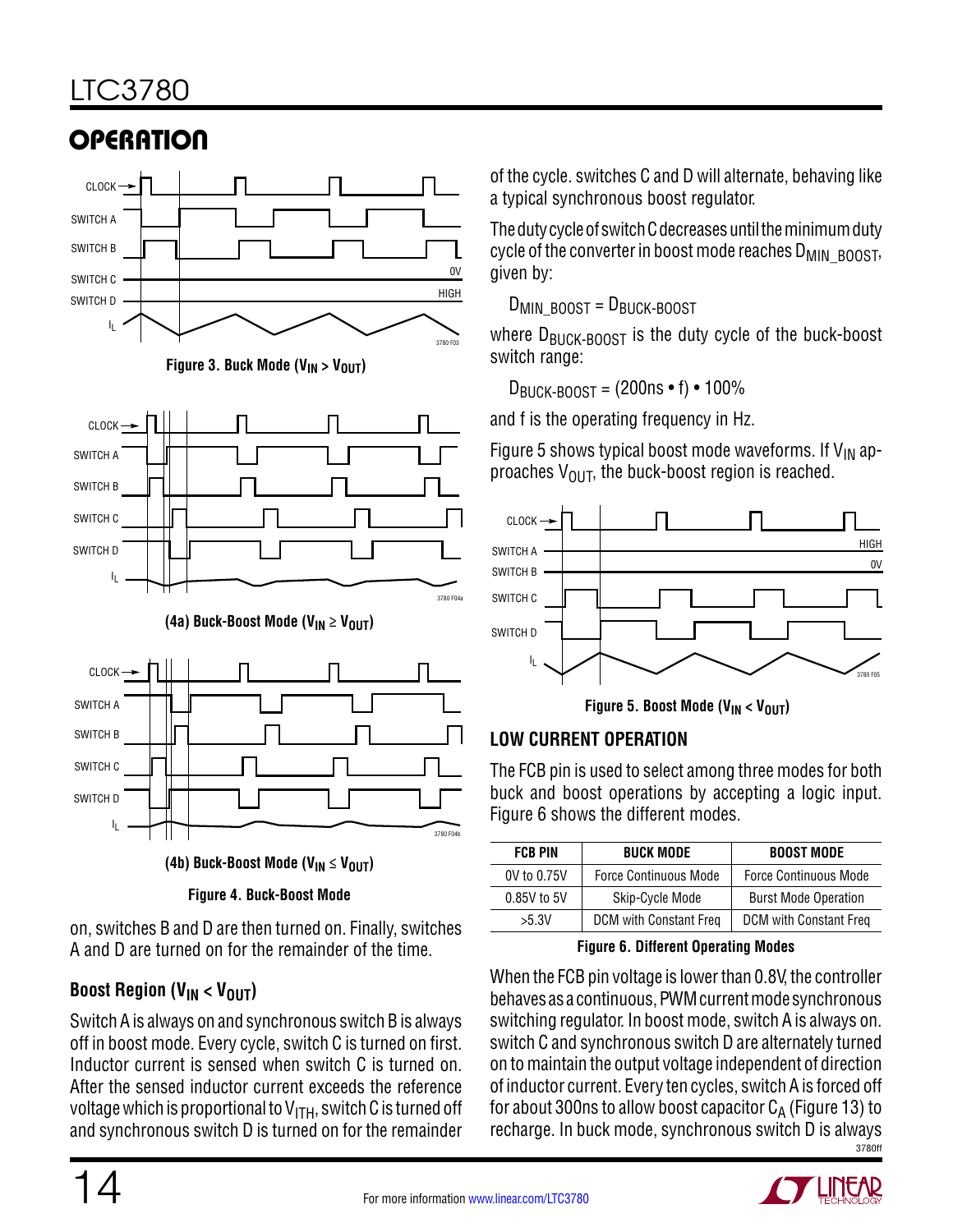# **OPERATION**

on. switch A and synchronous switch B are alternately turned on to maintain the output voltage independent of direction of inductor current. Every ten cycles, synchronous switch D is forced off for about 300ns to allow CR to recharge. This is the least efficient operating mode at light load, but may be desirable in certain applications. In this mode, the output can source or sink current.

When the FCB pin voltage is below  $V_{\text{INTVCC}} - 1$ V, but greater than 0.8V, the controller enters Burst Mode operation in boost operation or enters skip-cycle mode in buck operation. During boost operation, Burst Mode operation sets a minimum output current level before inhibiting the switch C and turns off synchronous switch D when the inductor current goes negative. This combination of requirements will, at low currents, force the  $I<sub>TH</sub>$  pin below a voltage threshold that will temporarily inhibit turn-on of power switches C and D until the output voltage drops. There is 100mV of hysteresis in the burst comparator tied to the  $I<sub>TH</sub>$  pin. This hysteresis produces output signals to the MOSFETs C and D that turn them on for several cycles, followed by a variable "sleep" interval depending upon the load current. The maximum output voltage ripple is limited to 3% of the nominal DC output voltage as determined by a resistive feedback divider. During buck operation at no load, switch A is turned on for its minimum on-time. This will not occur every clock cycle when the output load current drops below 1% of the maximum designed load. The body diode of synchronous switch B or the Schottky diode, which is in parallel with switch B, is used to discharge the inductor current; switch B only turns on every ten clock cycles to allow  $C_B$  to recharge. As load current is applied, switch A turns on every cycle, and its on-time begins to increase. At higher current, switch B turns on briefly after each turn-off of switch A. switches C and D remain off at light load, except to refresh CA (Figure 11) every 10 clock cycles. In Burst Mode operation/skip-cycle mode, the output is prevented from sinking current.

When the FCB pin voltage is tied to the INTV<sub>CC</sub> pin, the controller enters constant frequency discontinuous current mode (DCM). For boost operation, synchronous switch D is held off whenever the  $I<sub>TH</sub>$  pin is below a threshold voltage. In every cycle, switch C is used to charge inductor current. After the output voltage is high enough, the controller will enter continuous current buck mode for one cycle to discharge inductor current. In the following cycle, the controller will resume DCM boost operation. For buck operation, constant frequency discontinuous current mode sets a minimum negative inductor current level. synchronous switch B is turned off whenever inductor current is lower than this level. At very light loads, this constant frequency operation is not as efficient as Burst Mode operation or skip-cycle, but does provide lower noise, constant frequency operation.

#### **Frequency Synchronization and Frequency Setup**

The phase-locked loop allows the internal oscillator to be synchronized to an external source via the PLLIN pin. The phase detector output at the PLLFLTR pin is also the DC frequency control input of the oscillator. The frequency ranges from 200kHz to 400kHz, corresponding to a DC voltage input from 0V to 2.4V at PLLFLTR. When locked, the PLL aligns the turn on of the top MOSFET to the rising edge of the synchronizing signal. When PLLIN is left open, the PLLFLTR pin goes low, forcing the oscillator to its minimum frequency.

### **INTV<sub>CC</sub>/EXTV<sub>CC</sub> Power**

Power for all power MOSFET drivers and most internal circuitry is derived from the  $INTV_{CC}$  pin. When the  $EXTV_{CC}$  pin is left open, an internal 6V low dropout linear regulator supplies INTV<sub>CC</sub> power. If  $EXTV_{CC}$  is taken above 5.7V, the 6V regulator is turned off and an internal switch is turned on, connecting  $\text{EXTV}_{\text{CC}}$  to  $\text{INTV}_{\text{CC}}$ . This allows the INTV<sub>CC</sub> power to be derived from a high efficiency external source.

#### **Power Good (PGOOD) Pin**

The PGOOD pin is connected to an open drain of an internal MOSFET. The MOSFET turns on and pulls the pin low when the output is not within  $\pm$ 7.5% of the nominal output level as determined by the resistive feedback divider. When the output meets the  $\pm 7.5\%$  requirement, the MOSFET is turned off and the pin is allowed to be pulled up by an external resistor to a source of up to 7V.

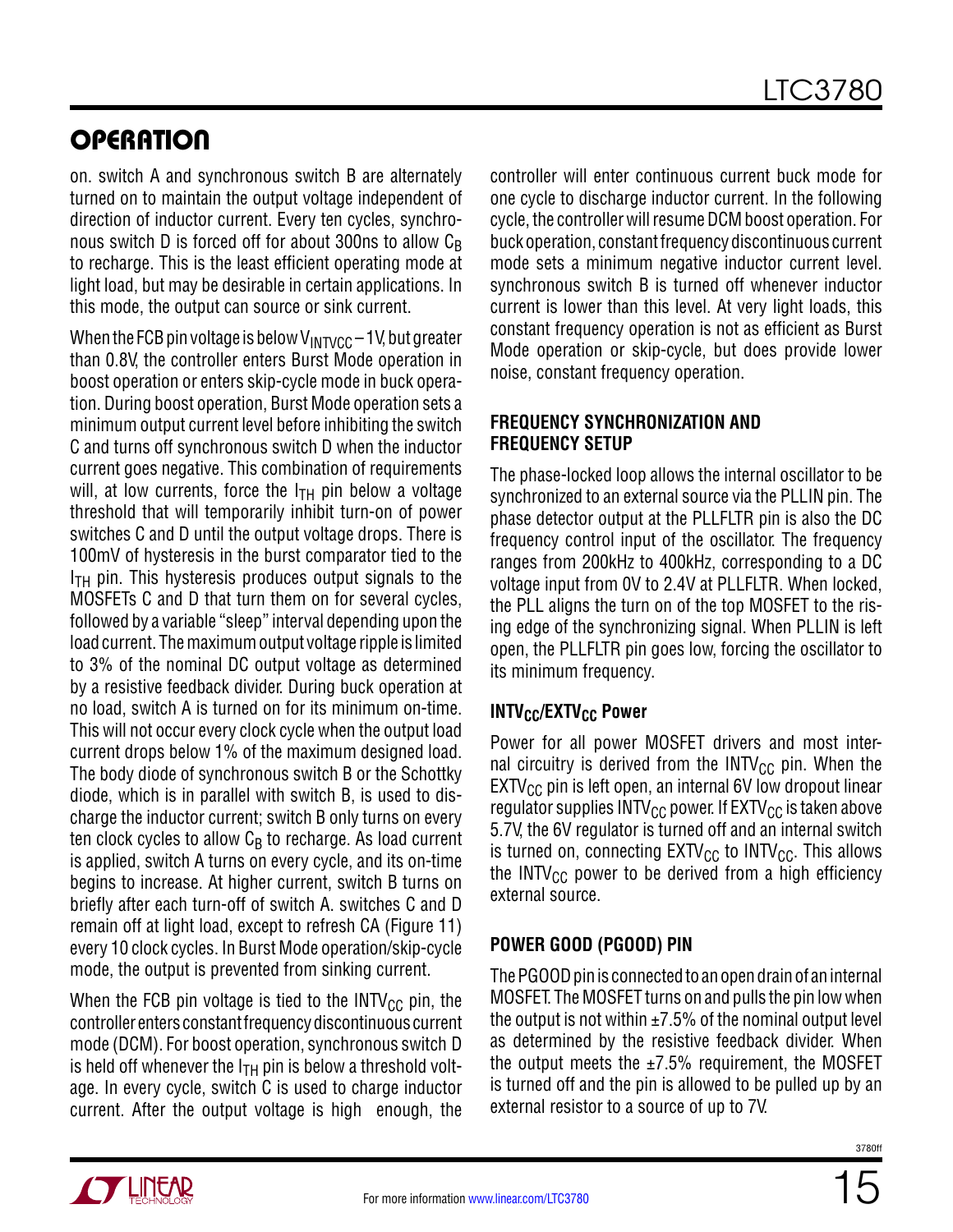# **OPERATION**

#### **Foldback Current**

Foldback current limiting is activated when the output voltage falls below 70% of its nominal level, reducing power waste. During start-up, foldback current limiting is disabled.

#### **Input Undervoltage Reset**

The SS capacitor will be reset if the input voltage is allowed to fall below approximately 4V. The SS capacitor will attempt to charge through a normal soft-start ramp after the input voltage rises above 4V.

#### **Output Overvoltage Protection**

An overvoltage comparator guards against transient overshoots (>7.5%) as well as other more serious conditions that may overvoltage the output. In this case, synchronous switch B and synchronous switch D are turned on until the overvoltage condition is cleared or the maximum negative current limit is reached. When inductor current is lower than the maximum negative current limit, synchronous switch B and synchronous switch D are turned off, and switch A and switch C are turned on until the inductor current reaches another negative current limit. If the comparator still detects an overvoltage condition, switch A and switch C are turned off, and synchronous switch B and synchronous switch D are turned on again.

#### **Short-Circuit Protection and Current Limit**

Switch A on-time is limited by output voltage. When output voltage is reduced and is lower than its nominal level, switch A on-time will be reduced.

In every boost mode cycle, current is limited by a voltage reference, which is proportional to the  $I_{TH}$  pin voltage. The maximum sensed current is limited to 160mV. In every buck mode cycle, the maximum sensed current is limited to 130mV.

#### **Standby mode Pin**

The STBYMD pin is a three-state input that controls circuitry within the IC as follows: When the STBYMD pin is held at ground, the SS pin is pulled to ground. When the pin is left open, the internal SS current source charges the SS capacitor, allowing turn-on of the controller and activating necessary internal biasing. When the STBYMD pin is taken above 2V, the internal linear regulator is turned on independent of the state on the RUN and SS pins, providing an output power source for "wake-up" circuitry. Bypass the pin with a small capacitor  $(0.1 \mu F)$  to ground if the pin is not connected to a DC potential.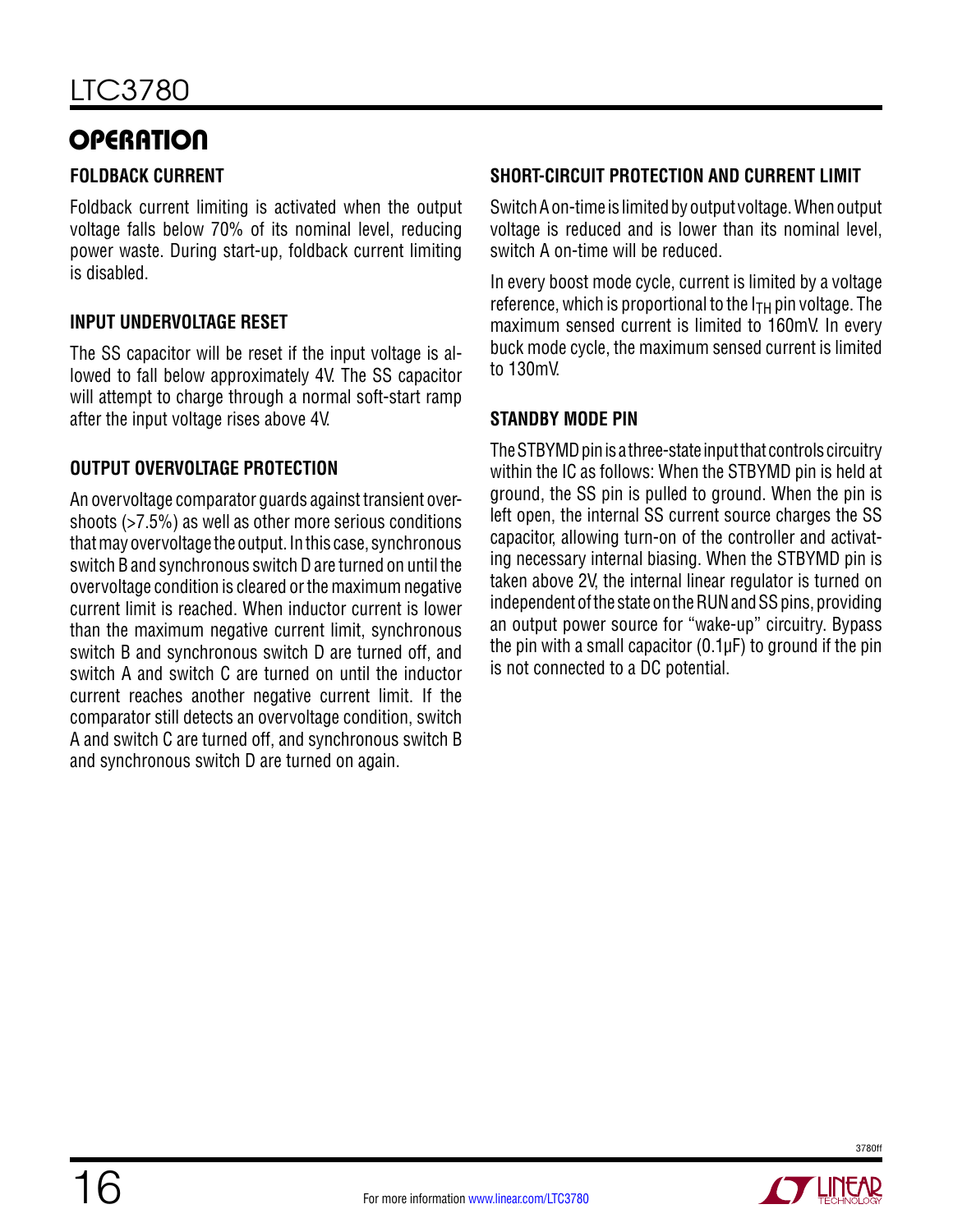## Applications Information

Figure 11 is a basic LTC3780 application circuit. External component selection is driven by the load requirement, and begins with the selection of  $R_{\text{SFNSF}}$  and the inductor value. Next, the power MOSFETs are selected. Finally, C<sub>IN</sub> and  $C_{\text{OUT}}$  are selected. This circuit can be configured for operation up to an input voltage of 36V.

#### **Selection of Operation Frequency**

The LTC3780 uses a constant frequency architecture and has an internal voltage controlled oscillator. The switching frequency is determined by the internal oscillator capacitor. This internal capacitor is charged by a fixed current plus an additional current that is proportional to the voltage applied to the PLLFLTR pin. The frequency of this oscillator can be varied over a 2-to-1 range. The PLLFLTR pin can be grounded to lower the frequency to 200kHz or tied to 2.4V to yield approximately 400kHz. When PLLIN is left open, the PLLFLTR pin goes low, forcing the oscillator to minimum frequency.

A graph for the voltage applied to the PLLFLTR pin vs frequency is given in Figure 7. As the operating frequency is increased the gate charge losses will be higher, reducing efficiency. The maximum switching frequency is approximately 400kHz.



**Figure 7. Frequency vs PLLFLTR Pin Voltage**

#### **Inductor Selection**

The operating frequency and inductor selection are interrelated in that higher operating frequencies allow the use of smaller inductor and capacitor values. The inductor value has a direct effect on ripple current. The inductor current ripple  $\Delta I_1$  is typically set to 20% to 40% of the maximum inductor current at boost mode  $V_{IN(MIN)}$ . For a given ripple the inductance terms in continuous mode are as follows:

$$
L_{\text{BOOST}} > \frac{V_{\text{IN(MIN)}}^2 \cdot \left(V_{\text{OUT}} - V_{\text{IN(MIN)}}\right) \cdot 100}{f \cdot I_{\text{OUT}(MAX)} \cdot \% \text{ Ripple} \cdot V_{\text{OUT}}^2} H,
$$
  

$$
L_{\text{BUCK}} > \frac{V_{\text{OUT}} \cdot \left(V_{\text{IN(MAX)}} - V_{\text{OUT}}\right) \cdot 100}{f \cdot I_{\text{OUT}(MAX)}} \cdot \% \text{ Ripple} \cdot V_{\text{IN(MAX)}} H
$$

where:

f is operating frequency, Hz

% Ripple is allowable inductor current ripple, %

 $V_{IN(MIN)}$  is minimum input voltage, V

 $V_{IN(MAX)}$  is maximum input voltage, V

 $V_{\text{OUT}}$  is output voltage, V

 $I<sub>OUT(MAX)</sub>$  is maximum output load current

For high efficiency, choose an inductor with low core loss, such as ferrite and molypermalloy (from Magnetics, Inc.). Also, the inductor should have low DC resistance to reduce the  $1<sup>2</sup>R$  losses, and must be able to handle the peak inductor current without saturation. To minimize radiated noise, use a toroid, pot core or shielded bobbin inductor.

### **RSENSE Selection and Maximum Output Current**

R<sub>SFNSF</sub> is chosen based on the required output current. The current comparator threshold sets the peak of the inductor current in boost mode and the maximum inductor valley current in buck mode. In boost mode, the maximum average load current at  $V_{IN(MIN)}$  is:

$$
I_{OUT(MAX,BOOST)} = \left(\frac{160mV}{R_{SENSE}} - \frac{\Delta I_L}{2}\right) \cdot \frac{V_{IN(MIN)}}{V_{OUT}}
$$

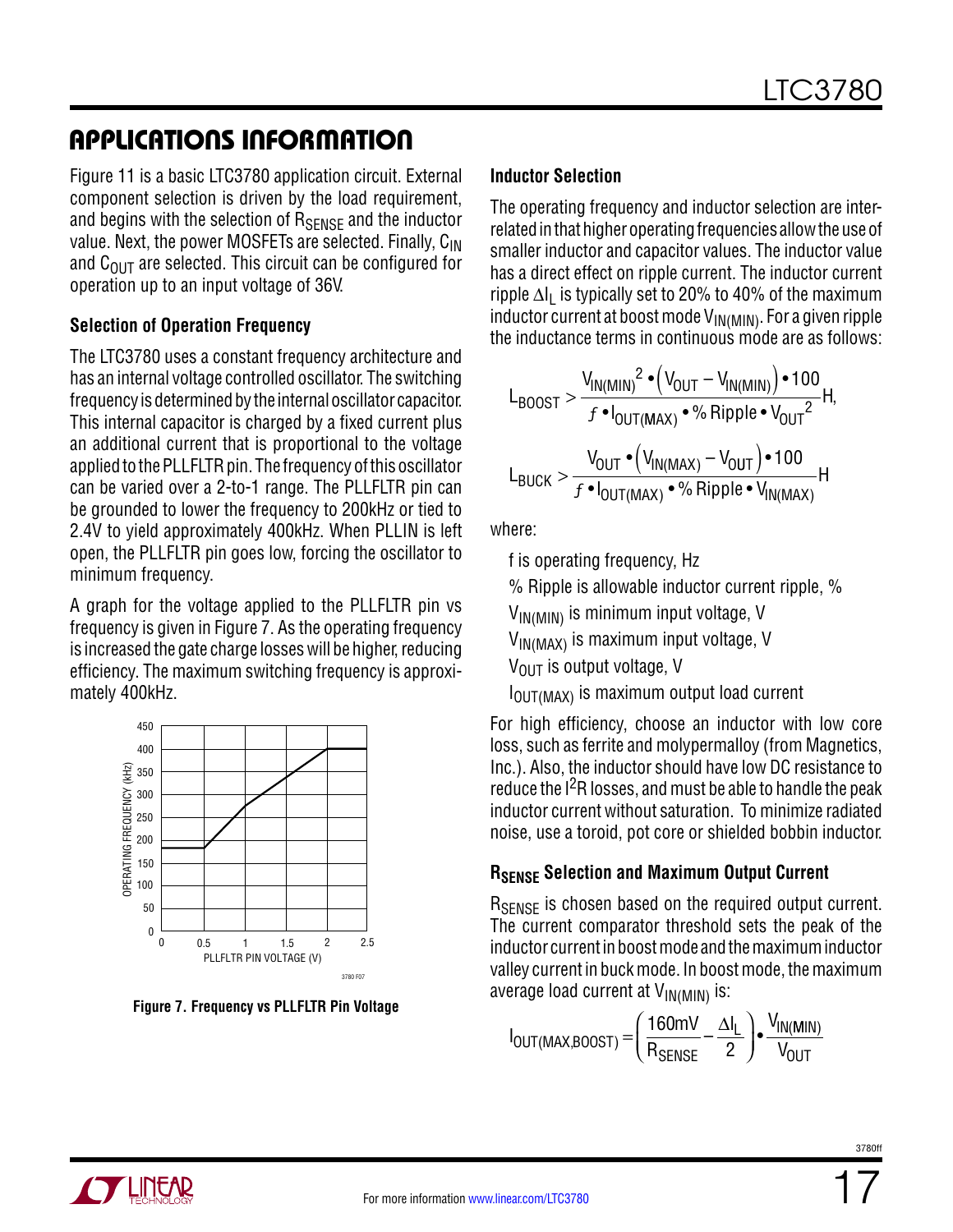where ∆I<sub>L</sub> is peak-to-peak inductor ripple current. In buck mode, the maximum average load current is:

 $I_{\text{OUT}(\text{MAX},\text{BUCK})} = \frac{130\text{mV}}{\text{P}}$  ${\sf R}_{\sf SENSE}$  $+\frac{\Delta I_L}{2}$ 2

Figure 8 shows how the load current (I<sub>MAXLOAD</sub> • R<sub>SENSE</sub>) varies with input and output voltage

The maximum current sensing  $R_{\text{SENSF}}$  value for the boost mode is:

 $R_{\text{SENSE}(\text{MAX})} =$ 2•160mV • V<sub>IN(MIN)</sub>  $2\text{-}I_\mathsf{OUT(MAX,BOOST)}\text{-}\mathsf{V}_\mathsf{OUT}+\Delta I_\mathsf{L,BOOST}\text{-}\mathsf{V}_\mathsf{IN(MIN)}$ 

The maximum current sensing  $R_{\text{SENSE}}$  value for the buck mode is:

 $R_{\sf SENSE (MAX)} = \frac{2 \cdot 130 \text{mV}}{2 \cdot I_{\sf OUT (MAX, BICK)} - \Delta I_{\sf L, Buck}}$ 

The final R<sub>SENSE</sub> value should be lower than the calculated RSENSE(MAX) in both the boost and buck modes. A 20% to 30% margin is usually recommended.

### $C<sub>IN</sub>$  and  $C<sub>OUT</sub>$  Selection

In boost mode, input current is continuous. In buck mode, input current is discontinuous. In buck mode, the selection of input capacitor  $C_{1N}$  is driven by the need to filter the input square wave current. Use a low ESR capacitor sized



**Figure 8. Load Current vs VIN/VOUT** 

to handle the maximum RMS current. For buck operation, the input RMS current is given by:

$$
I_{RMS} \approx I_{OUT(MAX)} \bullet \frac{V_{OUT}}{V_{IN}} \bullet \sqrt{\frac{V_{IN}}{V_{OUT}}-1}
$$

This formula has a maximum at  $V_{IN} = 2V_{OUT}$ , where  $I<sub>RMS</sub> = I<sub>OUT(MAX)</sub>/2$ . This simple worst-case condition is commonly used for design because even significant deviations do not offer much relief. Note that ripple current ratings from capacitor manufacturers are often based on only 2000 hours of life which makes it advisable to derate the capacitor.

In boost mode, the discontinuous current shifts from the input to the output, so  $C_{\text{OUT}}$  must be capable of reducing the output voltage ripple. The effects of ESR (equivalent series resistance) and the bulk capacitance must be considered when choosing the right capacitor for a given output ripple voltage. The steady ripple due to charging and discharging the bulk capacitance is given by:

$$
\text{Ripple (Boost, Cap)} = \frac{I_{\text{OUT}(MAX)} \cdot (V_{\text{OUT}} - V_{\text{IN}(MIN)})}{C_{\text{OUT}} \cdot V_{\text{OUT}} \cdot f} V
$$
\n
$$
\text{Ripple (Buck, Cap)} = \frac{I_{\text{OUT}(MAX)} \cdot (V_{\text{IN}(MAX)} - V_{\text{OUT}})}{C_{\text{OUT}} \cdot V_{\text{IN}(MAX)}} \cdot f}
$$

where  $C_{\text{OUT}}$  is the output filter capacitor.

The steady ripple due to the voltage drop across the ESR is given by:

 $\Delta V_{\text{BOOST,ESR}} = I_{\text{L(MAX,BOOST)}}$  • ESR  $\Delta V_{\text{BUGK,ESR}} = I_{\text{L(MAX,BUGK)}}$  • ESR

Multiple capacitors placed in parallel may be needed to meet the ESR and RMS current handling requirements. Dry tantalum, special polymer, aluminum electrolytic and ceramic capacitors are all available in surface mount packages. Ceramic capacitors have excellent low ESR characteristics but can have a high voltage coefficient. Capacitors are now available with low ESR and high ripple  $V_{\text{IN}}V_{\text{OUT}}(V)$  current ratings, such as OS-CON and POSCAP.

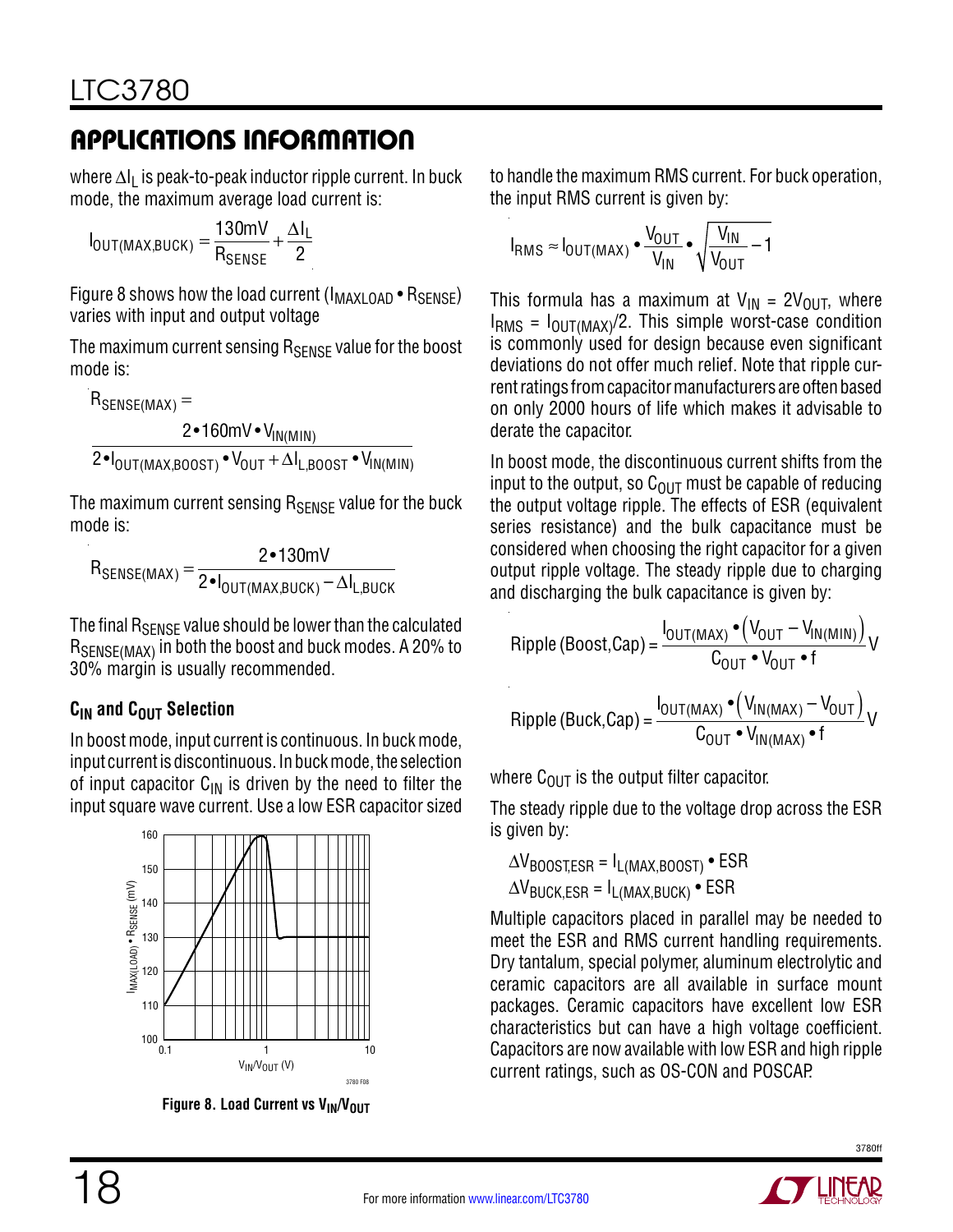#### **Power MOSFET Selection and Efficiency Considerations**

The LTC3780 requires four external N-channel power MOS-FETs, two for the top switches (switch A and D, shown in Figure 1) and two for the bottom switches (switch B and C shown in Figure 1). Important parameters for the power MOSFETs are the breakdown voltage  $V_{BR, DSS}$ , threshold voltage  $V_{GS,TH}$ , on-resistance  $R_{DS(ON)}$ , reverse transfer capacitance  $C_{RSS}$  and maximum current  $I_{DS(MAX)}$ .

The drive voltage is set by the 6V INTV<sub>CC</sub> supply. Consequently, logic-level threshold MOSFETs must be used in LTC3780 applications. If the input voltage is expected to drop below 5V, then the sub-logic threshold MOSFETs should be considered.

In order to select the power MOSFETs, the power dissipated by the device must be known. For switch A, the maximum power dissipation happens in boost mode, when it remains on all the time. Its maximum power dissipation at maximum output current is given by:

$$
P_{A,BOOST} = \left(\frac{V_{OUT}}{V_{IN}} \cdot I_{OUT(MAX)}\right)^2 \cdot p_T \cdot R_{DS(ON)}
$$

where  $\rho_T$  is a normalization factor (unity at 25°C) accounting for the significant variation in on-resistance with temperature, typically about 0.4%/°C as shown in Figure 9. For a maximum junction temperature of 125°C, using a value  $p_T = 1.5$  is reasonable.



Figure 9. Normalized R<sub>DS(ON)</sub> vs Temperature

Switch B operates in buck mode as the synchronous rectifier. Its power dissipation at maximum output current is given by:

$$
P_{B,BUCK} = \frac{V_{IN} - V_{OUT}}{V_{IN}} \cdot I_{OUT(MAX)}^2 \cdot \rho_T \cdot R_{DS(ON)}
$$

Switch C operates in boost mode as the control switch. Its power dissipation at maximum current is given by:

$$
P_{C,BOOST} = \frac{(V_{OUT} - V_{IN})V_{OUT}}{V_{IN}^{2}} \cdot I_{OUT(MAX)}^{2} \cdot \rho_{T} \cdot R_{DS(ON)} + k \cdot V_{OUT}^{3} \cdot \frac{I_{OUT(MAX)}}{V_{IN}} \cdot C_{RSS} \cdot f
$$

where  $C<sub>RSS</sub>$  is usually specified by the MOSFET manufacturers. The constant k, which accounts for the loss caused by reverse recovery current, is inversely proportional to the gate drive current and has an empirical value of 1.7.

For switch D, the maximum power dissipation happens in boost mode, when its duty cycle is higher than 50%. Its maximum power dissipation at maximum output current is given by:

$$
P_{D,BOOST} = \frac{V_{IN}}{V_{OUT}} \cdot \left(\frac{V_{OUT}}{V_{IN}} \cdot I_{OUT(MAX)}\right)^2 \cdot \rho_T \cdot R_{DS(ON)}
$$

For the same output voltage and current, switch A has the highest power dissipation and switch B has the lowest power dissipation unless a short occurs at the output.

From a known power dissipated in the power MOSFET, its junction temperature can be obtained using the following formula:

 $T_{\rm J} = T_{\rm A} + P \cdot R_{\rm TH(LIA)}$ 

The  $R_{TH(JA)}$  to be used in the equation normally includes the  $R_{TH(1)C}$  for the device plus the thermal resistance from the case to the ambient temperature  $(R<sub>TH(JC)</sub>)$ . This value of  $T_J$  can then be compared to the original, assumed value USED 100 150 USED in the iterative calculation process.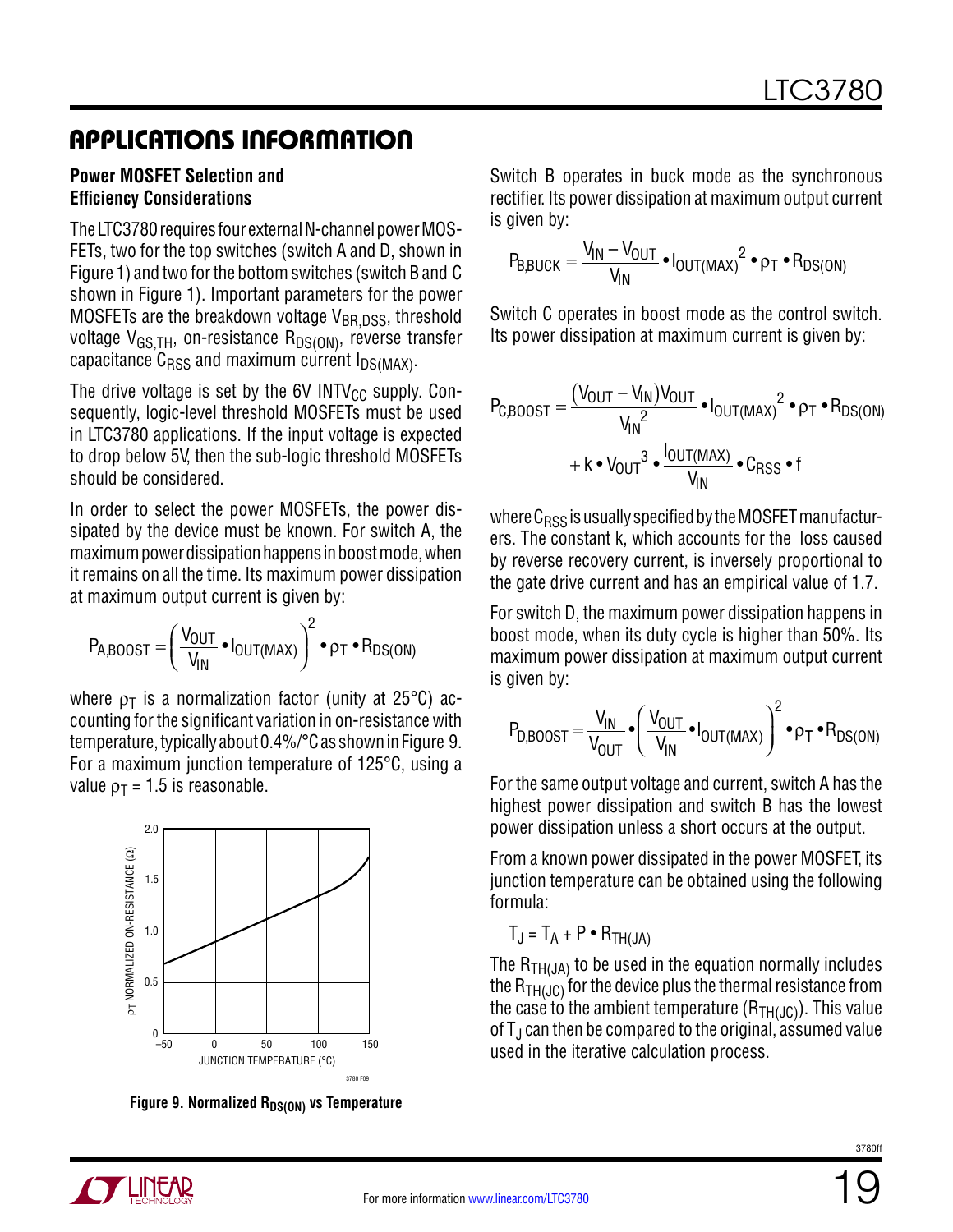#### **Schottky Diode (D1, D2) Selection and Light Load Operation**

The Schottky diodes D1 and D2 shown in Figure 13 conduct during the dead time between the conduction of the power MOSFET switches. They are intended to prevent the body diode of synchronous switches B and D from turning on and storing charge during the dead time. In particular, D2 significantly reduces reverse recovery current between switch D turn-off and switch C turn-on, which improves converter efficiency and reduces switch C voltage stress. In order for the diode to be effective, the inductance between it and the synchronous switch must be as small as possible, mandating that these components be placed adjacently.

In buck mode, when the FCB pin voltage is  $0.85 < V_{FCB}$ < 5V, the converter operates in skip-cycle mode. In this mode, synchronous switch B remains off until the inductor peak current exceeds one-fifth of its maximum peak current. As a result, D1 should be rated for about one-half to one-third of the full load current.

In boost mode, when the FCB pin voltage is higher than 5.3V, the converter operates in discontinuous current mode. In this mode, synchronous switch D remains off until the inductor peak current exceeds one-fifth of its maximum peak current. As a result, D2 should be rated for about one-third to one-fourth of the full load current.

In buck mode, when the FCB pin voltage is higher than 5.3V, the converter operates in constant frequency discontinuous current mode. In this mode, synchronous switch B remains on until the inductor valley current is lower than the sense voltage representing the minimum negative inductor current level ( $V_{\text{SENSF}} = -5$ mV). Both switch A and B are off until next clock signal.

In boost mode, when the FCB pin voltage is  $0.85 < V_{\text{FCB}}$ < 5.3V, the converter operates in Burst Mode operation. In this mode, the controller clamps the peak inductor current to approximately 20% of the maximum inductor current. The output voltage ripple can increase during Burst Mode operation.

### **INTV<sub>CC</sub> Regulator**

An internal P-channel low dropout regulator produces 6V at the INTV<sub>CC</sub> pin from the V<sub>IN</sub> supply pin. INTV<sub>CC</sub> powers the drivers and internal circuitry within the LTC3780. The  $INTV_{CC}$  pin regulator can supply a peak current of 40mA and must be bypassed to ground with a minimum of 4.7µF tantalum, 10µF special polymer or low ESR type electrolytic capacitor. A 1µF ceramic capacitor placed directly adjacent to the INTV<sub>CC</sub> and PGND IC pins is highly recommended. Good bypassing is necessary to supply the high transient current required by MOSFET gate drivers.

Higher input voltage applications in which large MOSFETs are being driven at high frequencies may cause the maximum junction temperature rating for the LTC3780 to be exceeded. The system supply current is normally dominated by the gate charge current. Additional external loading of the INTV<sub>CC</sub> also needs to be taken into account for the power dissipation calculations. The total  $INTV_{CC}$  current can be supplied by either the 6V internal linear regulator or by the  $EXTV_{CC}$  input pin. When the voltage applied to the EXTV<sub>CC</sub> pin is less than 5.7V, all of the INTV<sub>CC</sub> current is supplied by the internal 6V linear regulator. Power dissipation for the IC in this case is  $V_{IN} \cdot I_{INTVCC}$ , and overall efficiency is lowered. The junction temperature can be estimated by using the equations given in Note 2 of the Electrical Characteristics. For example, a typical application operating in continuous current mode might draw 24mA from a 24V supply when not using the  $EXT_{CC}$  pin:

 $T_{\rm J}$  = 70°C + 24mA • 24V • 34°C/W = 90°C

Use of the  $EXTV_{CC}$  input pin reduces the junction temperature to:

$$
T_J = 70^{\circ}C + 24mA \bullet 6V \bullet 34^{\circ}C/W = 75^{\circ}C
$$

To prevent maximum junction temperature from being exceeded, the input supply current must be checked operating in continuous mode at maximum  $V_{IN}$ .

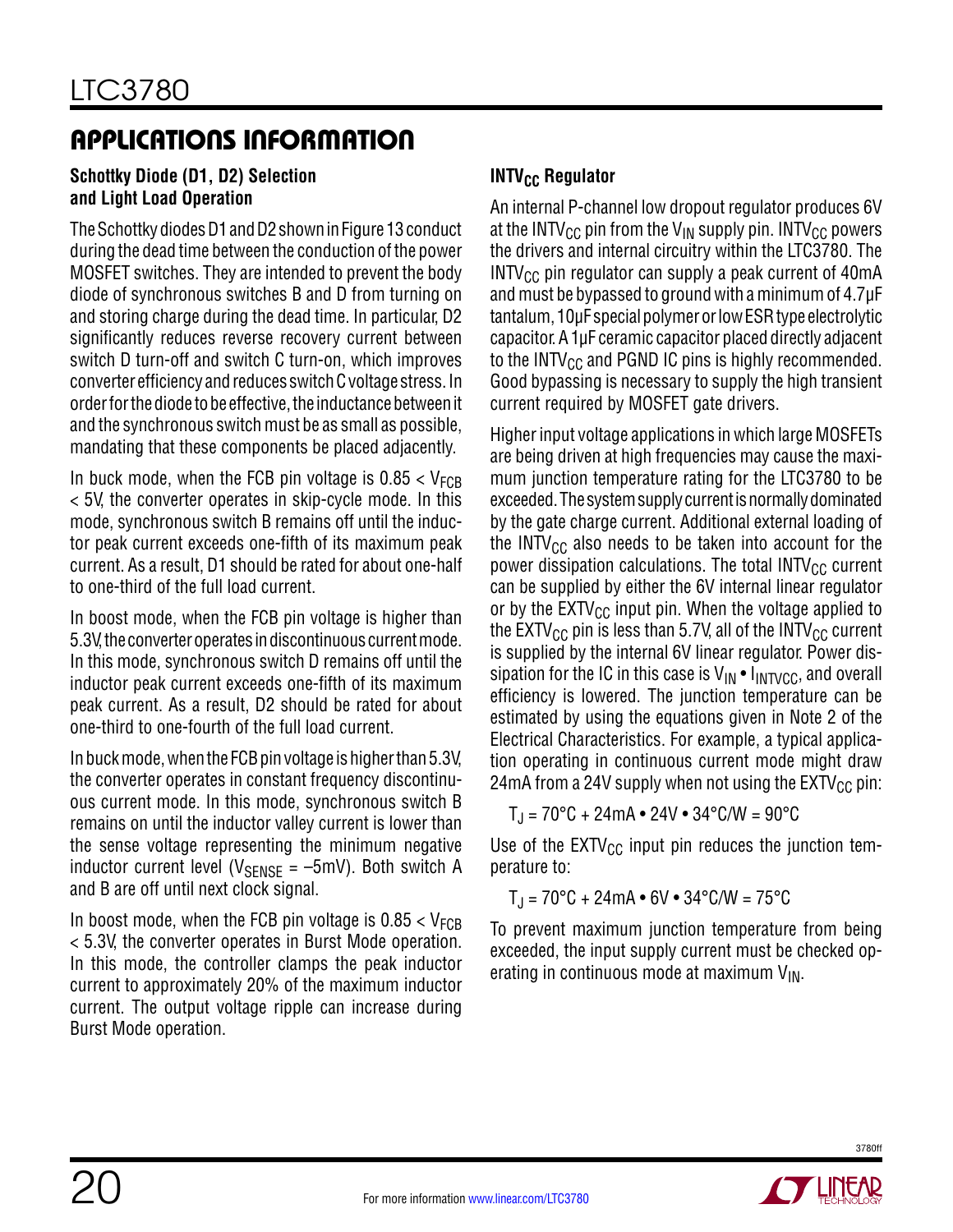### **EXTV<sub>CC</sub>** Connection

The LTC3780 contains an internal P-channel MOSFET switch connected between the  $\text{EXTV}_{\text{CC}}$  and  $\text{INTV}_{\text{CC}}$  pins. When the voltage applied to  $EXTV_{CC}$  rises above 5.7V, the internal regulator is turned off and a switch connects the  $EXT_{CC}$  pin to the INTV<sub>CC</sub> pin thereby supplying internal power. The switch remains closed as long as the voltage applied to  $\text{EXTV}_{\text{CC}}$  remains above 5.5V. This allows the MOSFET driver and control power to be derived from the output when (5.7V  $<$  V<sub>OUT</sub>  $<$  7V) and from the internal regulator when the output is out of regulation (start-up, short-circuit). If more current is required through the  $EXTV_{CC}$  switch than is specified, an external Schottky diode can be interposed between the  $\text{EXTV}_{\text{CC}}$  and  $\text{INTV}_{\text{CC}}$ pins. Ensure that  $EXTV_{CC} \leq V_{IN}$ .

The following list summarizes the three possible connections for  $EXTV_{CC}$ :

- 1. EXTV $_{\rm CC}$  left open (or grounded). This will cause INTV $_{\rm CC}$ to be powered from the internal 6V regulator at the cost of a small efficiency penalty.
- 2. EXTV<sub>CC</sub> connected directly to V<sub>OUT</sub> (5.7V < V<sub>OUT</sub> < 7V). This is the normal connection for a 6V regulator and provides the highest efficiency.
- 3.  $EXTV_{CC}$  connected to an external supply. If an external supply is available in the 5.5V to 7V range, it may be used to power  $E X TV_{CC}$  provided it is compatible with the MOSFET gate drive requirements.

### **Output Voltage**

The LTC3780 output voltage is set by an external feedback resistive divider carefully placed across the output capacitor. The resultant feedback signal is compared with the internal precision 0.800V voltage reference by the error amplifier. The output voltage is given by the equation:

$$
V_{OUT} = 0.8 V \cdot \left(1 + \frac{R2}{R1}\right)
$$

### Topside MOSFET Driver Supply (C<sub>A</sub>, D<sub>A</sub>, C<sub>B</sub>, D<sub>B</sub>)

Referring to Figure 11, the external bootstrap capacitors  $C_A$  and  $C_B$  connected to the BOOST1 and BOOST2 pins

supply the gate drive voltage for the topside MOSFET switches A and D. When the top MOSFET switch A turns on, the switch node SW2 rises to  $V_{IN}$  and the BOOST2 pin rises to approximately  $V_{IN}$  + INTV<sub>CC</sub>. When the bottom MOSFET switch B turns on, the switch node SW2 drops to low and the boost capacitor  $C_B$  is charged through  $D_B$ from INTV $_{\text{CC}}$ . When the top MOSFET switch D turns on, the switch node SW1 rises to  $V_{OUT}$  and the BOOST1 pin rises to approximately  $V_{OUT}$  + INTV<sub>CC</sub>. When the bottom MOSFET switch C turns on, the switch node SW1 drops to low and the boost capacitor  $C_A$  is charged through  $D_A$ from INTV<sub>CC</sub>. The boost capacitors  $C_A$  and  $C_B$  need to store about 100 times the gate charge required by the top MOSFET switch A and D. In most applications a 0.1µF to 0.47µF, X5R or X7R dielectric capacitor is adequate.

#### **Run Function**

The RUN pin provides simple ON/OFF control for the LTC3780. Driving the RUN pin above 1.5V permits the controller to start operating. Pulling RUN below 1.5V puts the LTC3780 into low current shutdown. Do not apply more than 6V to the RUN pin.

#### **Soft-Start Function**

Soft-start reduces the input power sources' surge currents by gradually increasing the controller's current limit (proportional to an internally buffered and clamped equivalent of  $V_{\text{ITH}}$ ).

An internal 1.2 $\mu$ A current source charges up the C<sub>SS</sub> capacitor. As the voltage on SS increases from 0V to 2.4V, the internal current limit rises from 0V/R<sub>SENSE</sub> to 150mV/ R<sub>SENSE</sub>. The output current limit ramps up slowly, taking 1.5s/µF to reach full current. The output current thus ramps up slowly, eliminating the starting surge current required from the input power supply.

$$
T_{IRMP} = \frac{2.4V}{1.2 \mu A} \cdot C_{SS} = (1.5 s/\mu F) \cdot C_{SS}
$$

Do not apply more than 6V to the SS pin.

Current foldback is disabled during soft-start until the voltage on  $C_{SS}$  reaches 2V. Make sure  $C_{SS}$  is large enough when there is loading during start-up.

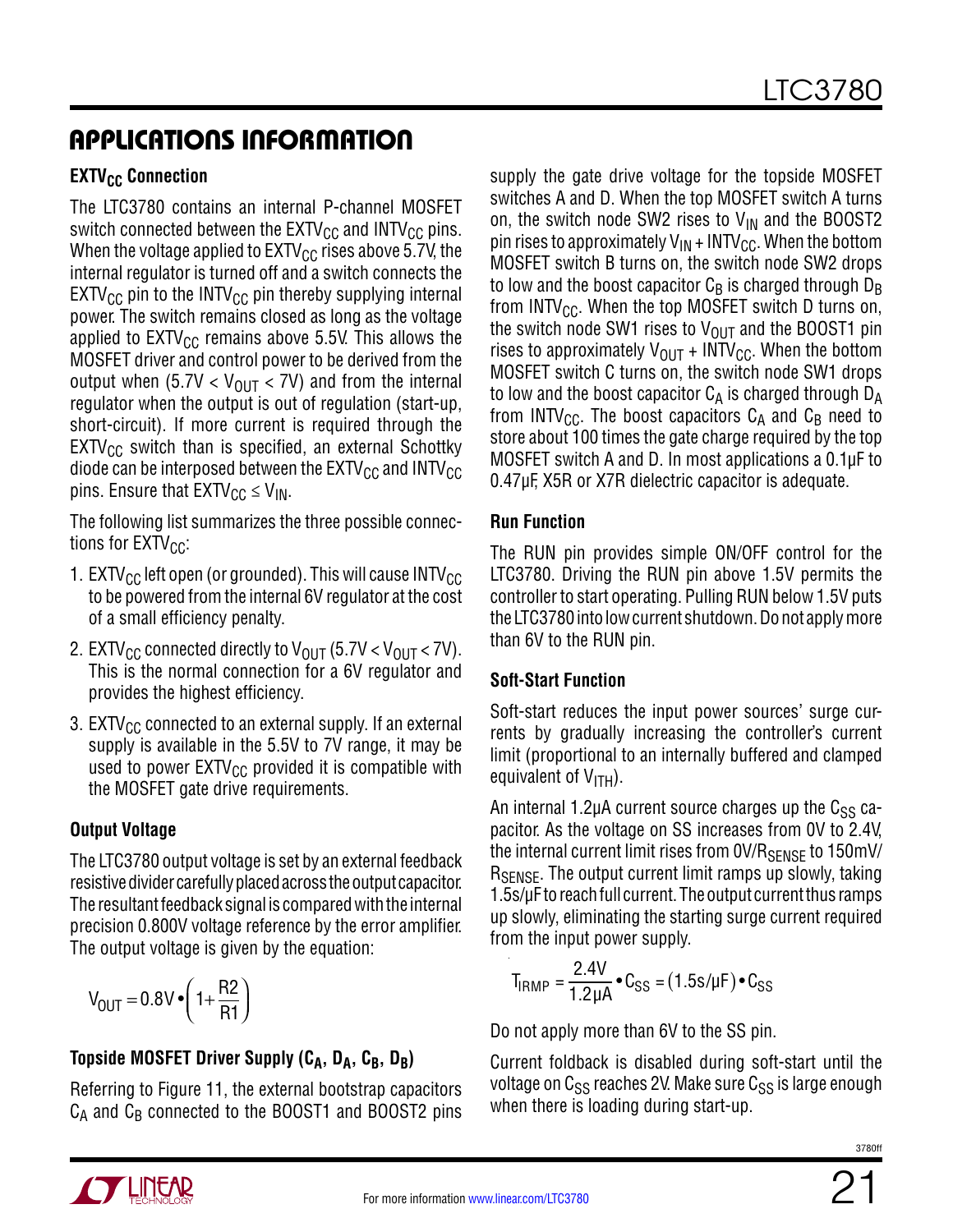### **The Standby Mode (STBYMD) Pin Function**

The standby mode (STBYMD) pin provides several choices for start-up and standby operational modes. If the pin is pulled to ground, the SS pin is internally pulled to ground, preventing start-up and thereby providing a single control pin for turning off the controller. If the pin is left open or bypassed to ground with a capacitor, the SS pin is internally provided with a starting current, permitting external control for turning on the controller. If the pin is connected to a voltage greater than 1.25V, the internal regulator (INTV $_{\text{CC}}$ ) will be on even when the controller is shut down (RUN pin voltage < 1.5V). In this mode, the onboard 6V linear regulator can provide power to keep-alive functions such as a keyboard controller.

#### **Fault Conditions: Current Limit and Current Foldback**

The maximum inductor current is inherently limited in a current mode controller by the maximum sense voltage. In boost mode, maximum sense voltage and the sense resistance determines the maximum allowed inductor peak current, which is:

$$
I_{L(MAX,BOOST)} = \frac{160mV}{R_{SENSE}}
$$

In buck mode, maximum sense voltage and the sense resistance determines the maximum allowed inductor valley current, which is:

$$
I_{L(MAX,BUCK)} = \frac{130mV}{R_{SENSE}}
$$

To further limit current in the event of a short circuit to ground, the LTC3780 includes foldback current limiting. If the output falls by more than 30%, then the maximum sense voltage is progressively lowered to about one third of its full value.

### **Fault Conditions: Overvoltage Protection**

A comparator monitors the output for overvoltage conditions. The comparator (OV) detects overvoltage faults greater than 7.5% above the nominal output voltage. When the condition is sensed, switches A and C are turned off, and switches B and D are turned on until the overvoltage condition is cleared. During an overvoltage condition, a negative current limit ( $V_{\text{SENSE}} = -60$ mV) is set to limit negative inductor current. When the sensed current inductor current is lower than –60mV, switch A and C are turned on, and switch B and D are turned off until the sensed current is higher than –20mV. If the output is still in overvoltage condition, switch A and C are turned off, and switch B and D are turned on again.

### **Efficiency Considerations**

The percent efficiency of a switching regulator is equal to the output power divided by the input power times 100%. It is often useful to analyze individual losses to determine what is limiting the efficiency and which change would produce the most improvement. Although all dissipative elements in circuit produce losses, four main sources account for most of the losses in LTC3780 circuits:

- 1. DC I<sup>2</sup>R losses. These arise from the resistances of the MOSFETs, sensing resistor, inductor and PC board traces and cause the efficiency to drop at high output currents.
- 2. Transition loss. This loss arises from the brief amount of time switch A or switch C spends in the saturated region during switch node transitions. It depends upon the input voltage, load current, driver strength and MOSFET capacitance, among other factors. The loss is significant at input voltages above 20V and can be estimated from:

Transition Loss  $\approx 1.7A^{-1} \cdot V_{1N2} \cdot I_{OUT} \cdot C_{RSS} \cdot f$ where  $C<sub>RSS</sub>$  is the reverse transfer capacitance.

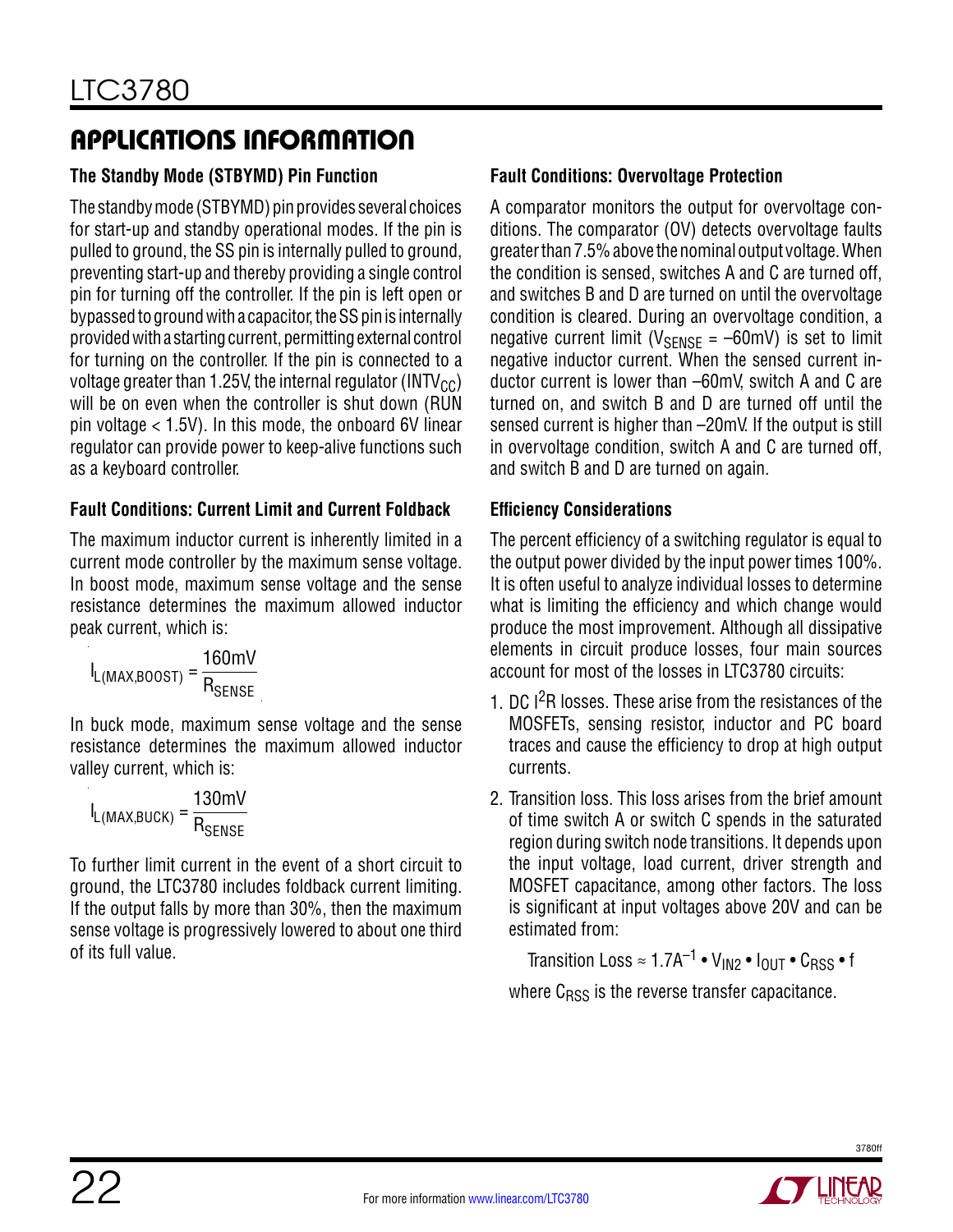- 3. INTV $_{CC}$  current. This is the sum of the MOSFET driver and control currents. This loss can be reduced by supplying INTV<sub>CC</sub> current through the  $EXTV_{CC}$  pin from a high efficiency source, such as an output derived boost network or alternate supply if available.
- 4.  $C_{IN}$  and  $C_{OUT}$  loss. The input capacitor has the difficult job of filtering the large RMS input current to the regulator in buck mode. The output capacitor has the more difficult job of filtering the large RMS output current in boost mode. Both  $C_{IN}$  and  $C_{OUT}$  are required to have low ESR to minimize the AC I<sup>2</sup>R loss and sufficient capacitance to prevent the RMS current from causing additional upstream losses in fuses or batteries.
- 5. Other losses. Schottky diode D1 and D2 are responsible for conduction losses during dead time and light load conduction periods. Inductor core loss occurs predominately at light loads. Switch C causes reverse recovery current loss in boost mode.

When making adjustments to improve efficiency, the input current is the best indicator of changes in efficiency. If you make a change and the input current decreases, then the efficiency has increased. If there is no change in input current, then there is no change in efficiency.

#### **Design Example**

As a design example, assume  $V_{IN}$  = 5V to 18V (12V nominal),  $V_{\text{OUT}} = 12V (5\%)$ ,  $I_{\text{OUT}}(MAX) = 5A$  and  $f = 400kHz$ .

Set the PLLFLTR pin at 2.4V for 400kHz operation. The inductance value is chosen first based on a 30% ripple current assumption. In buck mode, the ripple current is:

$$
\Delta I_{L,BUCK} = \frac{V_{OUT}}{f \cdot L} \cdot \left(1 - \frac{V_{OUT}}{V_{IN}}\right)
$$

$$
I_{RIPPLE,BUCK} = \frac{\Delta I_{L,BUCK} \cdot 100}{I_{OUT}} \%
$$

The highest value of ripple current occurs at the maximum input voltage. In boost mode, the ripple current is:

$$
\Delta I_{L,BOOST} = \frac{V_{IN}}{f \cdot L} \cdot \left(1 - \frac{V_{IN}}{V_{OUT}}\right)
$$

$$
I_{RIPPLE,BOOST} = \frac{\Delta I_{L,BOOST} \cdot 100}{I_{IN}}\%
$$

The highest value of ripple current occurs at  $V_{IN} = V_{OUT}/2$ .

A 6.8µH inductor will produce 11% ripple in boost mode  $(V_{IN} = 6V)$  and 29% ripple in buck mode  $(V_{IN} = 18V)$ .

The R<sub>SFNSF</sub> resistor value can be calculated by using the maximum current sense voltage specification with some accommodation for tolerances.

$$
R_{\text{SENSE}} = \frac{2 \cdot 160 \text{mV} \cdot V_{\text{IN(MIN)}}}{2 \cdot I_{\text{OUT(MAX,BOOST)}} \cdot V_{\text{OUT}} + \Delta I_{\text{L,BOOST}} \cdot V_{\text{IN(MIN)}}}
$$

Select an R<sub>SENSE</sub> of 10m $\Omega$ .

Output voltage is 12V. Select R1 as 20k. R2 is:

$$
R2 = \frac{V_{OUT} \cdot R1}{0.8} - R1
$$

Select R2 as 280k. Both R1 and R2 should have a tolerance of no more than 1%.

Next, choose the MOSFET switches. A suitable choice is the Siliconix Si4840 (R<sub>DS(ON)</sub> =  $0.009\Omega$  (at  $V_{GS} = 6V$ ),  $C<sub>RSS</sub> = 150pF, \theta_{JA} = 40^{\circ}C/W$ ).

The maximum power dissipation of switch A occurs in boost mode when switch A stays on all the time. Assuming a junction temperature of T<sub>J</sub> = 150°C with  $\rho_{150°C}$  = 1.5, the power dissipation at  $V_{IN} = 5V$  is:

$$
P_{A,B00ST} = \left(\frac{12}{5} \cdot 5\right)^2 \cdot 1.5 \cdot 0.009 = 1.94W
$$

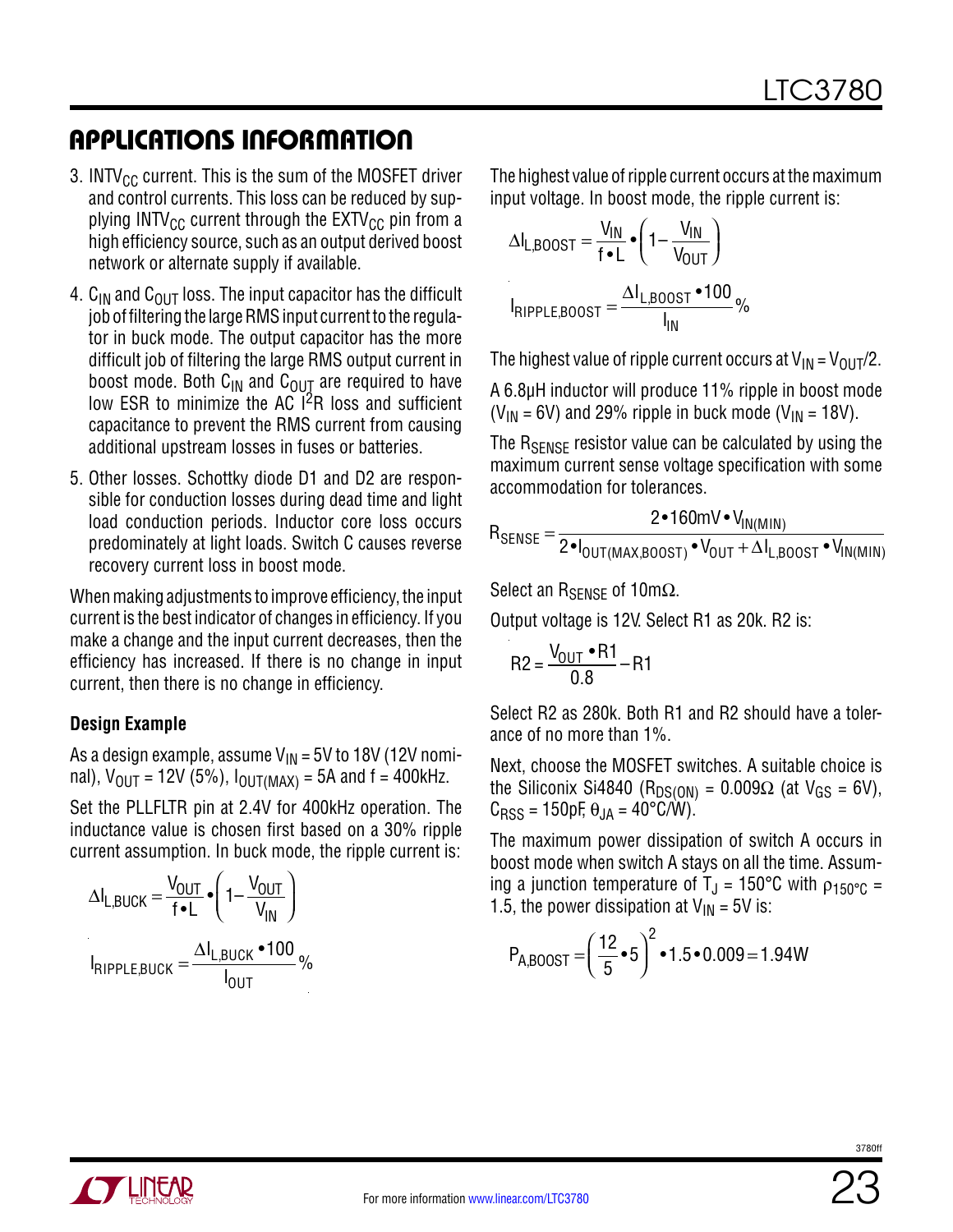Double-check the  $T_J$  in the MOSFET with 70 $\degree$ C ambient temperature:

$$
T_J = 70^{\circ}C + 1.94W \cdot 40^{\circ}C/W = 147.6^{\circ}C
$$

The maximum power dissipation of switch B occurs in buck mode. Assuming a junction temperature of  $T_J = 80^{\circ}C$ with  $\rho_{80^{\circ}C}$  = 1.2, the power dissipation at  $V_{IN}$  = 18V is:

$$
P_{B,BUCK} = \frac{18 - 12}{18} \cdot 5^2 \cdot 1.2 \cdot 0.009 = 90 \text{mW}
$$

Double-check the  $T_J$  in the MOSFET at 70 $\degree$ C ambient temperature:

 $T_{\rm J}$  = 70°C + 0.09W • 40°C/W = 73.6°C

The maximum power dissipation of switch C occurs in boost mode. Assuming a junction temperature of  $T_J = 110^{\circ}$ C with  $p_{110^{\circ}C}$  = 1.4, the power dissipation at  $V_{1N}$  = 5V is:

$$
P_{\text{C,BOOST}} = \frac{(12-5) \cdot 12}{5^2} \cdot 5^2 \cdot 1.4 \cdot 0.009
$$
  
+ 2 \cdot 12^3 \cdot \frac{5}{5} \cdot 150p \cdot 400k = 1.27W

Double-check the  $T_J$  in the MOSFET at 70°C ambient temperature:

 $T_{\rm J}$  = 70°C + 1.08W • 40°C/W = 113°C

The maximum power dissipation of switch D occurs in boost mode when its duty cycle is higher than 50%. Assuming a junction temperature of  $T_{\text{J}}$  = 100°C with  $p_{100^{\circ}C}$  = 1.35, the power dissipation at  $V_{IN}$  = 5V is:

$$
P_{D,B00ST} = \frac{5}{12} \cdot \left(\frac{12}{5} \cdot 5\right)^2 \cdot 1.35 \cdot 0.009 = 0.73W
$$

Double-check the  $T_J$  in the MOSFET at 70 $\degree$ C ambient temperature:

 $T_{\rm J}$  = 70°C + 0.73W • 40°C/W = 99°C

 $C_{\text{IN}}$  is chosen to filter the square current in buck mode. In this mode, the maximum input current peak is:

$$
I_{IN,PEAK(MAX,BUCK)} = 5 \cdot \left(1 + \frac{29\%}{2}\right) = 5.7A
$$

A low ESR (10m $\Omega$ ) capacitor is selected. Input voltage ripple is 57mV (assuming ESR dominate ripple).

 $C_{\text{OUT}}$  is chosen to filter the square current in boost mode. In this mode, the maximum output current peak is:

$$
I_{OUT,PEAK(MAX,BOOST)} = \frac{12}{5} \cdot 5 \cdot \left(1 + \frac{11\%}{2}\right) = 10.6A
$$

A low ESR (5m $\Omega$ ) capacitor is suggested. This capacitor will limit output voltage ripple to 53mV (assuming ESR dominate ripple).

#### **PC Board Layout Checklist**

The basic PC board layout requires a dedicated ground plane layer. Also, for high current, a multilayer board provides heat sinking for power components.

- The ground plane layer should not have any traces and it should be as close as possible to the layer with power MOSFETs.
- Place  $C_{IN}$ , switch A, switch B and D1 in one compact area. Place  $C_{\text{OUT}}$ , switch C, switch D and D2 in one compact area. One layout example is shown in Figure 10.



**Figure 10. Switches Layout**

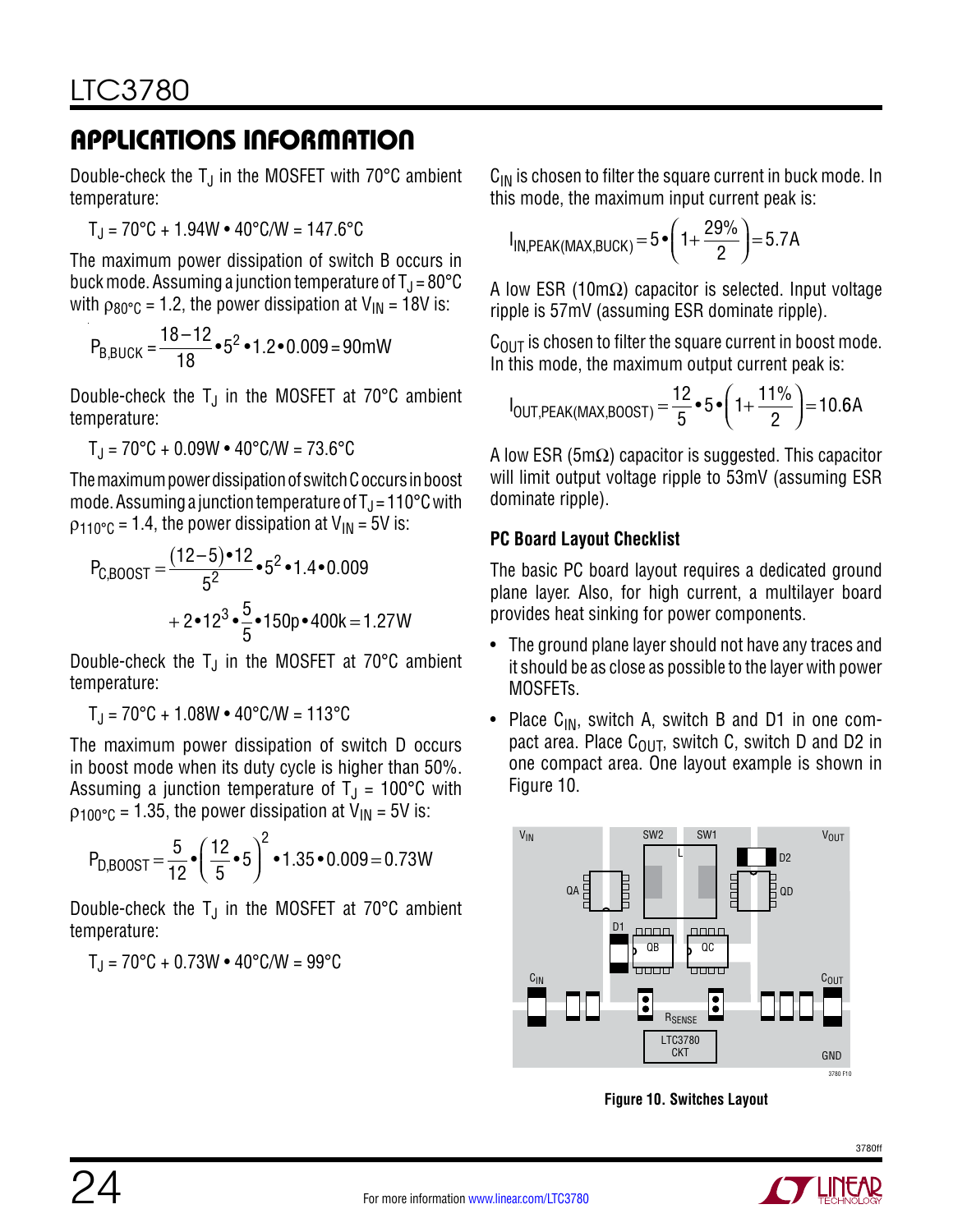- Use immediate vias to connect the components (including the LTC3780's SGND and PGND pins) to the ground plane. Use several large vias for each power component.
- Use planes for  $V_{IN}$  and  $V_{OUIT}$  to maintain good voltage filtering and to keep power losses low.
- Flood all unused areas on all layers with copper. Flooding with copper will reduce the temperature rise of power components. Connect the copper areas to any DC net  $(V_{IN}$  or GND).
- Segregate the signal and power grounds. All smallsignal components should return to the SGND pin at one point, which is then tied to the PGND pin close to the sources of switch B and switch C.
- Place switch B and switch C as close to the controller as possible, keeping the PGND, BG and SW traces short.
- Keep the high dV/dT SW1, SW2, BOOST1, BOOST2, TG1 and TG2 nodes away from sensitive small-signal nodes.
- The path formed by switch A, switch B, D1 and the  $C_{\text{IN}}$ capacitor should have short leads and PC trace lengths. The path formed by switch C, switch D, D2 and the  $C<sub>OIII</sub>$  capacitor also should have short leads and PC trace lengths.
- The output capacitor (–) terminals should be connected as close as possible the  $(-)$  terminals of the input capacitor.
- Connect the top driver boost capacitor  $C_A$  closely to the BOOST1 and SW1 pins. Connect the top driver boost capacitor  $C_B$  closely to the BOOST2 and SW2 pins.
- Connect the input capacitors  $C_{IN}$  and output capacitors  $C<sub>OUT</sub>$  closely to the power MOSFETs. These capacitors carry the MOSFET AC current in boost and buck mode.
- Connect  $V_{OSFNSF}$  pin resistive dividers to the  $(+)$  terminals of  $C_{\text{OUT}}$  and signal ground. A small  $V_{\text{OSENSE}}$  bypass capacitor may be connected closely to the LTC3780 SGND pin. The R2 connection should not be along the high current or noise paths, such as the input capacitors.
- Route SENSE<sup>-</sup> and SENSE<sup>+</sup> leads together with minimum PC trace spacing. Avoid sense lines pass through noisy area, such as switch nodes. The filter capacitor between SENSE+ and SENSE– should be as close as possible to the IC. Ensure accurate current sensing with Kelvin connections at the SENSE resistor. One layout example is shown in Figure 12.
- Connect the  $I<sub>TH</sub>$  pin compensation network close to the IC, between  $I<sub>TH</sub>$  and the signal ground pins. The capacitor helps to filter the effects of PCB noise and output voltage ripple voltage from the compensation loop.
- Connect the INTV<sub>CC</sub> bypass capacitor,  $C_{VCC}$ , close to the IC, between the INTV $_{\rm CC}$  and the power ground pins. This capacitor carries the MOSFET drivers' current peaks. An additional 1µF ceramic capacitor placed immediately next to the  $INTV_{CC}$  and PGND pins can help improve noise performance substantially.

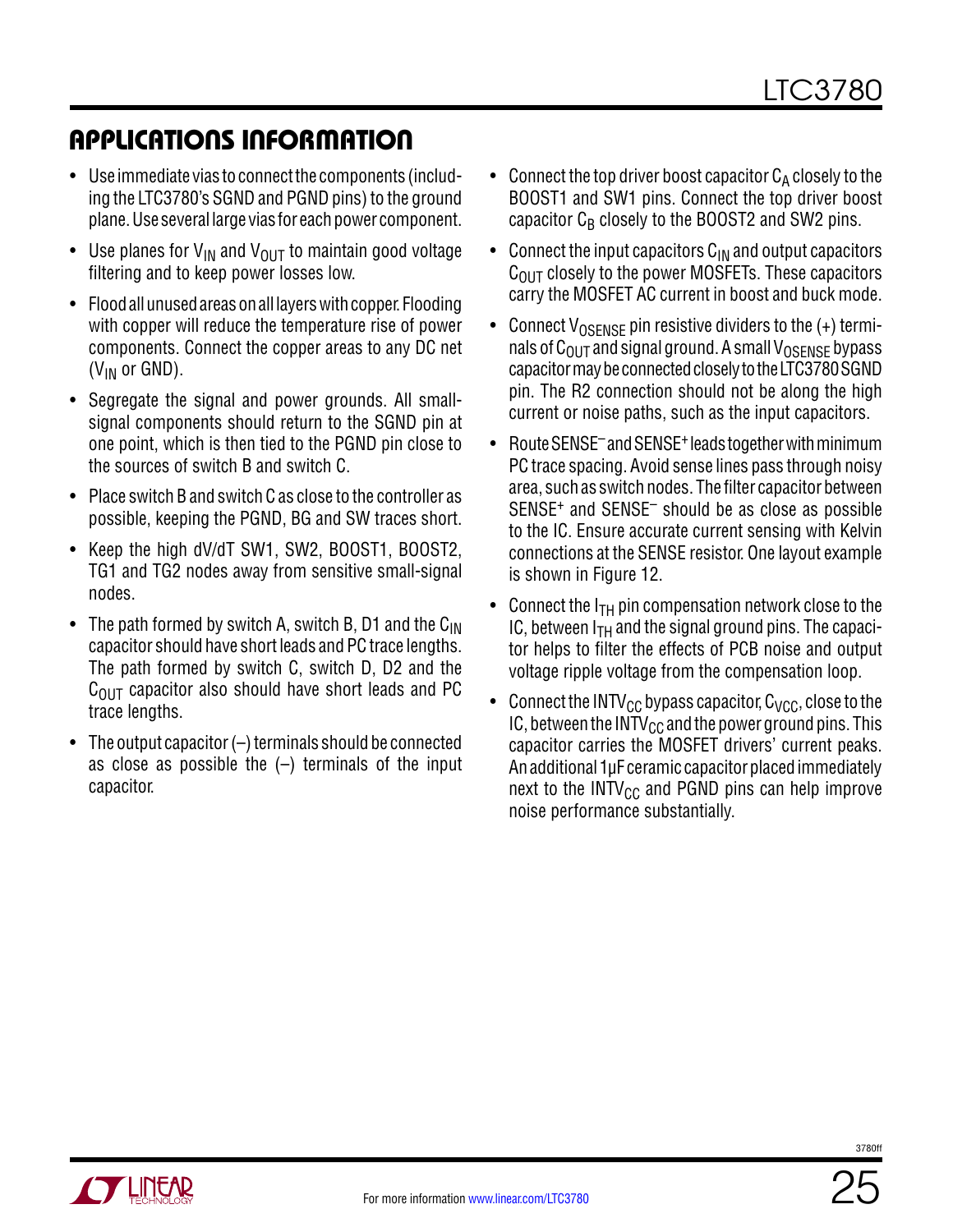

**Figure 11. LTC3780 Layout Diagram**



**Figure 12. Sense Lines Layout**



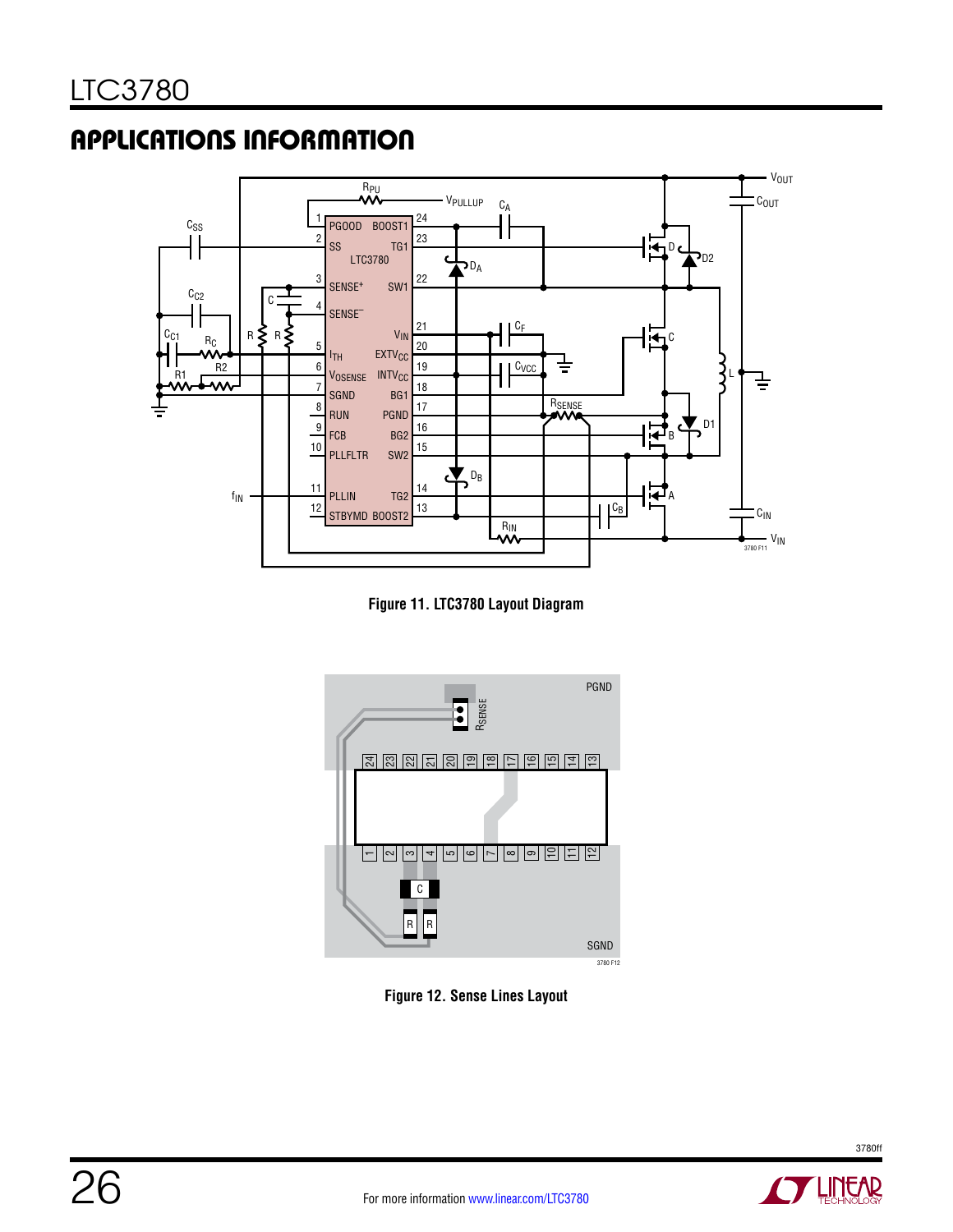### Package Description

**Please refer to http://www.linear.com/designtools/packaging/ for the most recent package drawings.**

**G Package**



DIMENSIONS DO NOT INCLUDE MOLD FLASH. MOLD FLASH \* SHALL NOT EXCEED .152mm (.006") PER SIDE

DIMENSIONS DO NOT INCLUDE INTERLEAD FLASH. INTERLEAD FLASH SHALL NOT EXCEED .254mm (.010") PER SIDE \*\*



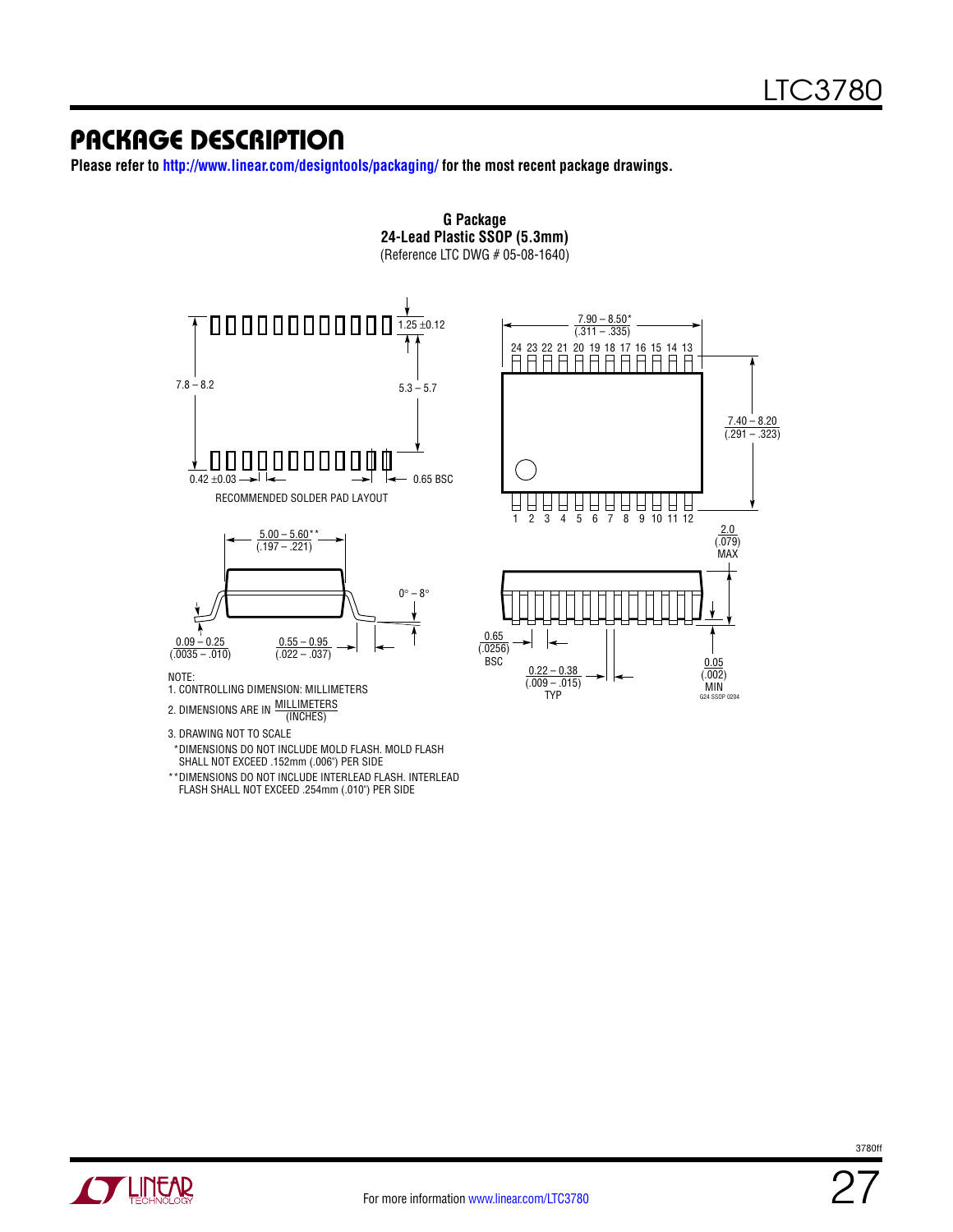### Package Description

**Please refer to http://www.linear.com/designtools/packaging/ for the most recent package drawings.**



28



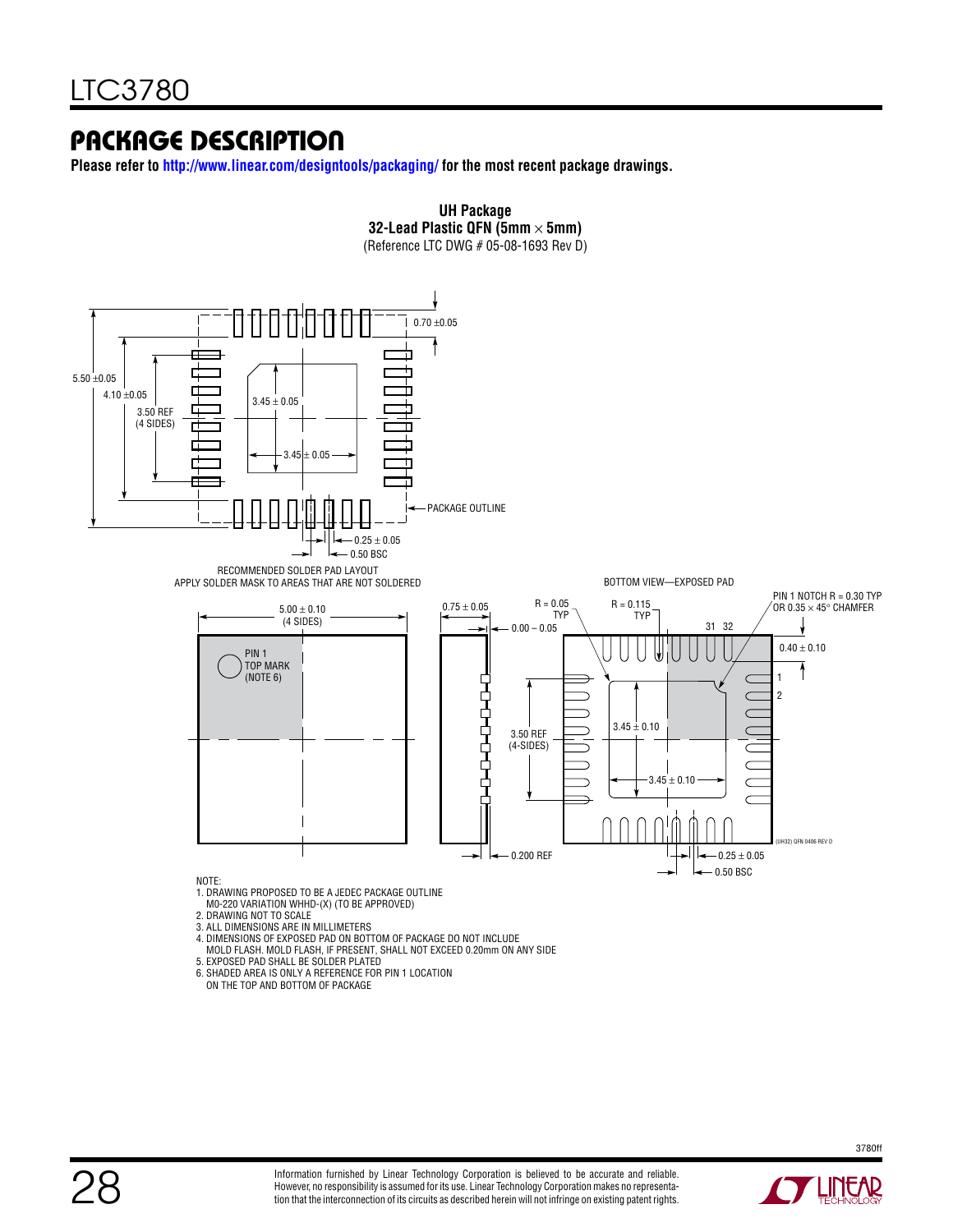### Revision History **(Revision history begins at Rev F)**

| <b>REV</b> | <b>DATE</b> | <b>DESCRIPTION</b> | <b>NUMBER</b> |
|------------|-------------|--------------------|---------------|
|            |             |                    | Page          |
|            |             | Jpdated Note       |               |
| -          | 4/13        | tixed typos        | . .           |